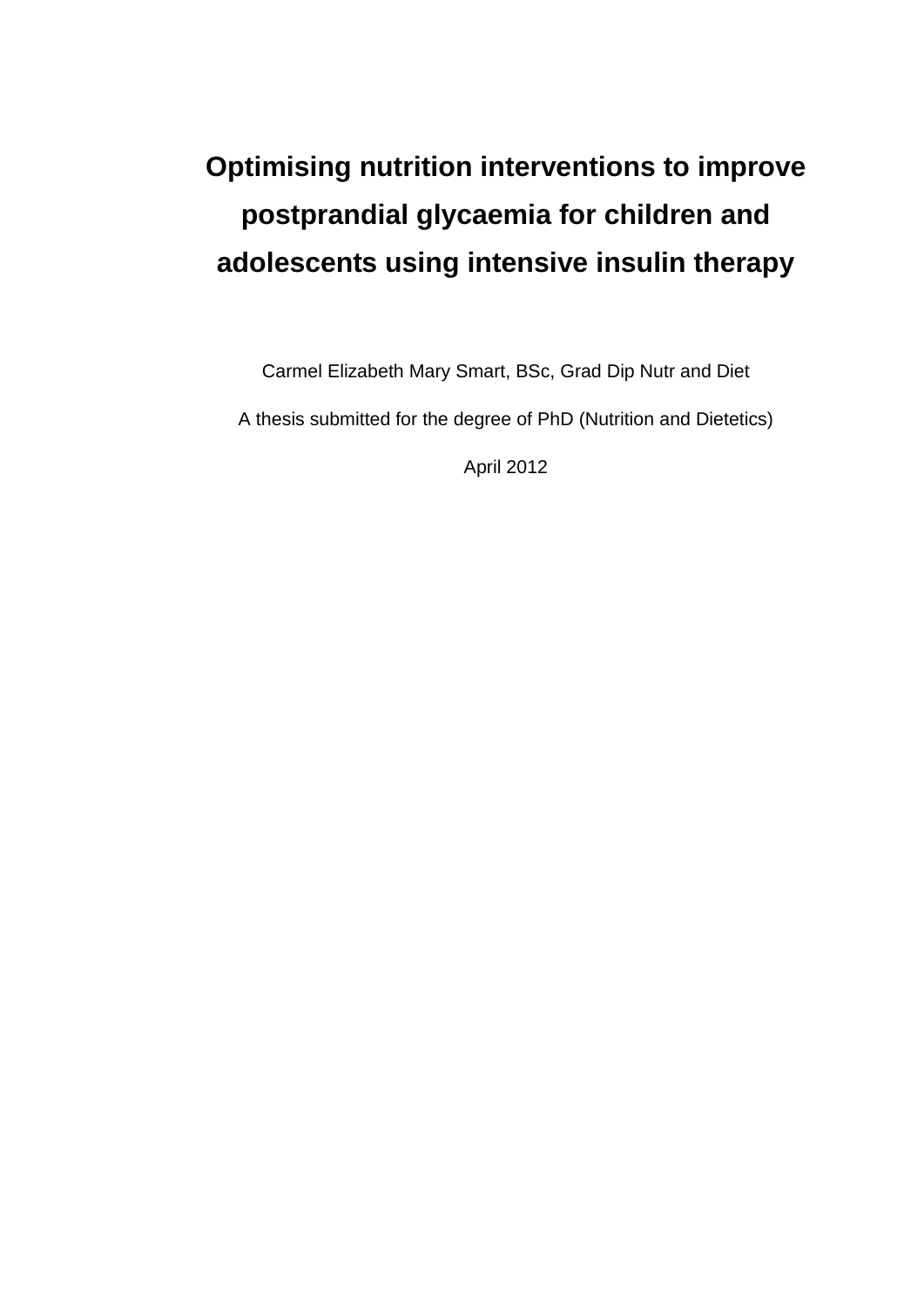### <span id="page-1-0"></span>**Statement of originality**

This thesis contains no material which has been accepted for the award of any other degree or diploma in any university or other tertiary institution and, to the best of my knowledge and belief, contains no material previously published or written by another person, except where due reference has been made in the text. I give consent to this copy of my thesis, when deposited in the University Library, being made available for loan and photocopying subject to the provisions of the Copyright Act 1968.

Carmel Smart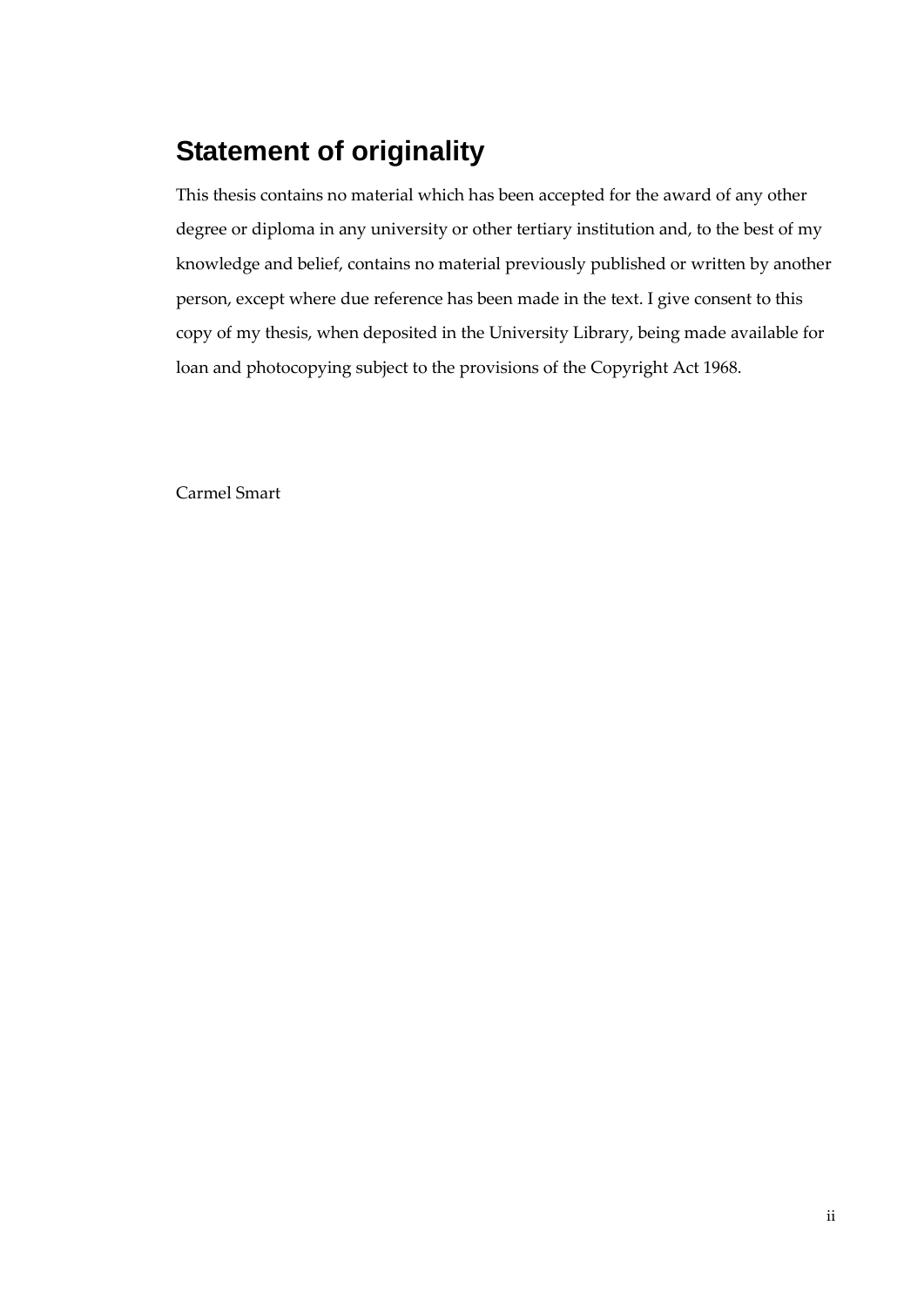### <span id="page-2-0"></span>**Acknowledgements**

I would like to firstly gratefully acknowledge the support of my husband, Bruce Smart and my research supervisors. Without Bruce's selfless help, enduring support and ability to conjure family meals in thirty minutes, this thesis would still be an idea. Bruce, I thank you for your sense of humour and always reminding me what life is really all about.

I would also like to sincerely acknowledge the outstanding commitment and mentorship of my two supervisors, Professor Clare Collins and Associate Professor Bruce King. Clare, I am forever grateful that you encouraged me to pursue a PhD and believed in my ability to do so. Your passion for dietetic research, academic rigor and constant availability and feedback inspired me to complete the studies. Also your patience, friendship and practical advice on balancing work and family life have been invaluable. I also offer sincere thanks to Bruce for his analytical approach to each study question, his ability to think outside the square and for his critical appraisals of my scientific writing. Bruce, your insight into translating clinical research into improved care of children with diabetes is inspiring.

I would also like to sincerely thank the children with type 1 diabetes and their families who participated in the studies. Without their enthusiastic involvement and commitment above and beyond their daily diabetes management, the questions would not have been asked and the studies would not have occurred.

The work presented in this thesis has involved the support of many people. The studies presented in Chapters 4 and 6 were carried out in collaboration with Dr Julie Edge and Karen Ross from Oxford Childrens Hospital in the UK, and I would like to thank Karen and Julie for making collaborative research so much fun. I would also like to gratefully acknowledge the patience and diligence of the two statisticians, Associate Professor Patrick McElduff and Kim Colyvas who assisted with the analyses of these studies. I would particularly like to acknowledge Patrick for his additional guidance and mentorship.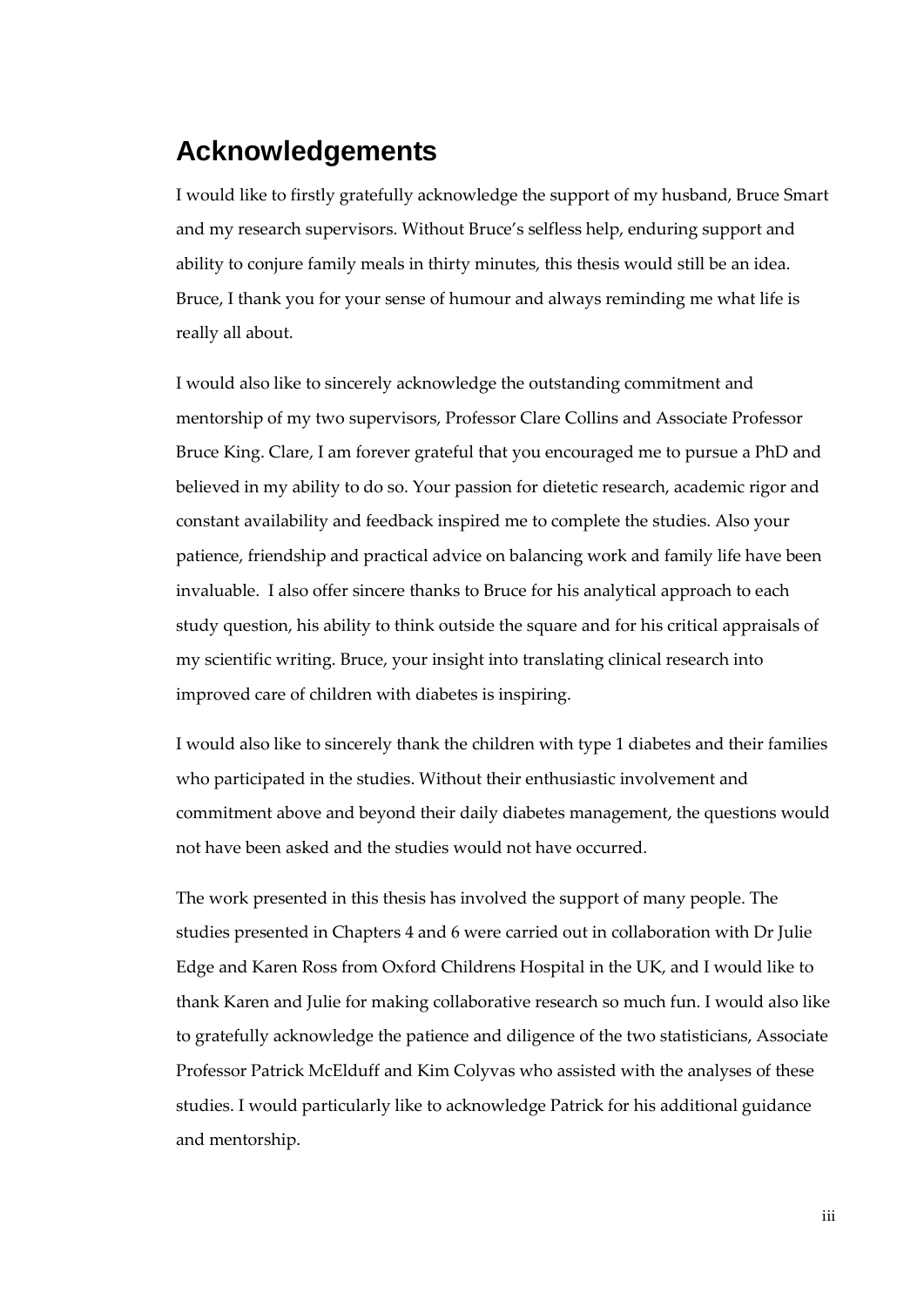Thank you also to Dr Sheridan Waldron for her words of wisdom and ongoing encouragement via emails across the world; Melinda Morrison for her keen sense of humour and sharing the PhD experience; Jane McDonald for her guidance on formatting and for always being so generous with her time and advice, particularly at the end when she rightly suggested "Just get it in!"; the Diabetes Team at the John Hunter Childrens Hospital for their support, particularly Helen Phelan and Kathy Hodge; and my Dietetic colleagues at the John Hunter Childrens Hospital for their input and encouragement, in particular Denise WongSee, Deirdre Burgess and Lori Hopley.

I also acknowledge my extended family and friends, and in particular my parents, who taught me the importance of education and the need to believe in yourself and persevere when things get tough. I sincerely appreciate your endless support.

Finally, but very importantly, I would like to thank my three sons Michael, Oliver and Patrick, who over the years this thesis has being written, have grown into wonderful young men. Thank you for being so patient, particularly over the last six months, and showing me the most important and satisfying "job" in the world is being a mum.

This thesis was completed with the assistance of an Australian Postgraduate Award and supported by grants from the Australasian Paediatric Endocrine Group, Novo Nordisk Australian Diabetes Regional Support Scheme and the John Hunter Childrens Research Foundation.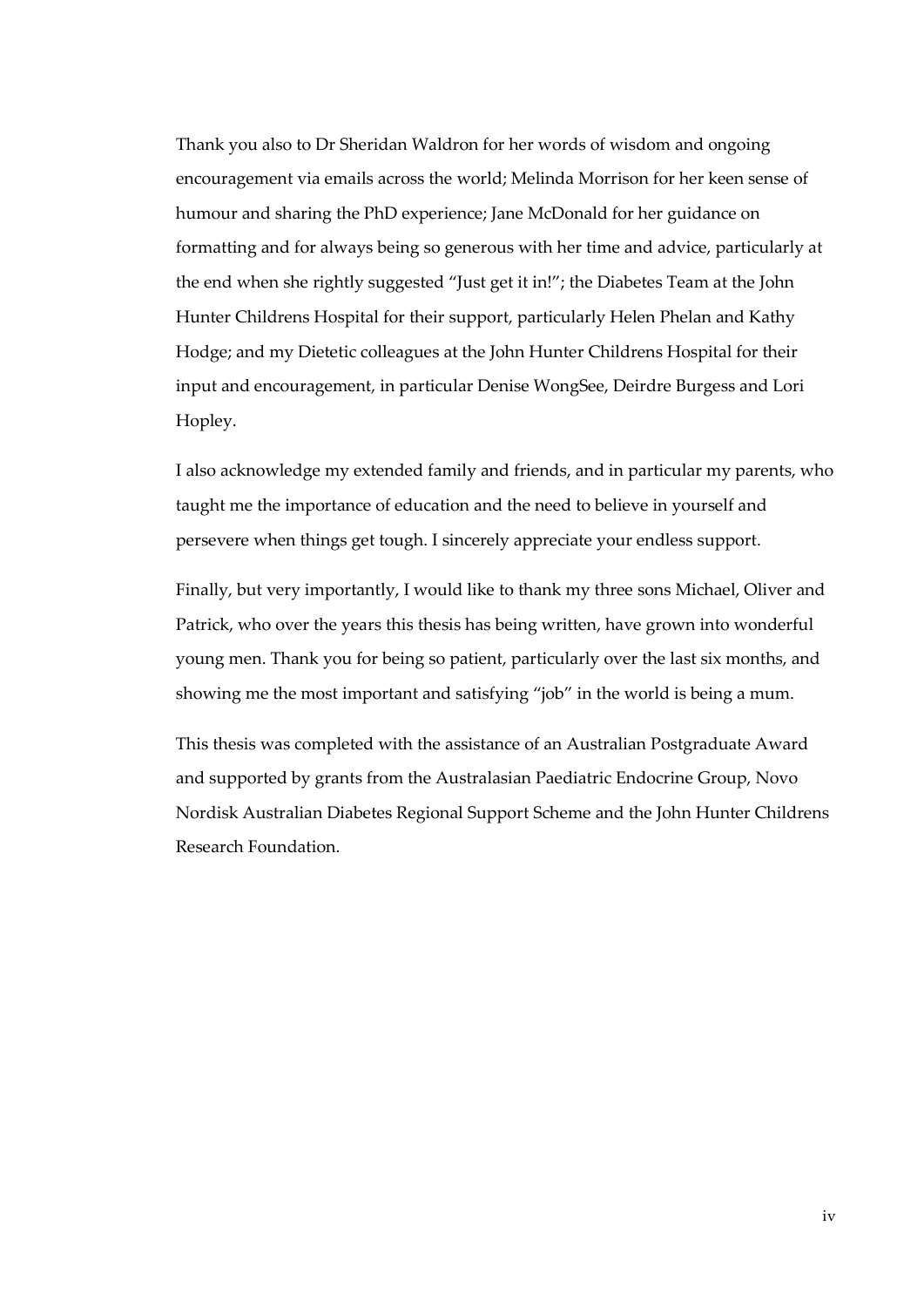### <span id="page-4-0"></span>**Acknowledgement of collaboration**

I hereby certify that the work embodied in this thesis has been done in collaboration with other researchers, or carried out in other institutions. I have included as part of the thesis a statement clearly outlining the extent of collaboration, with whom and under what auspices.

Carmel Smart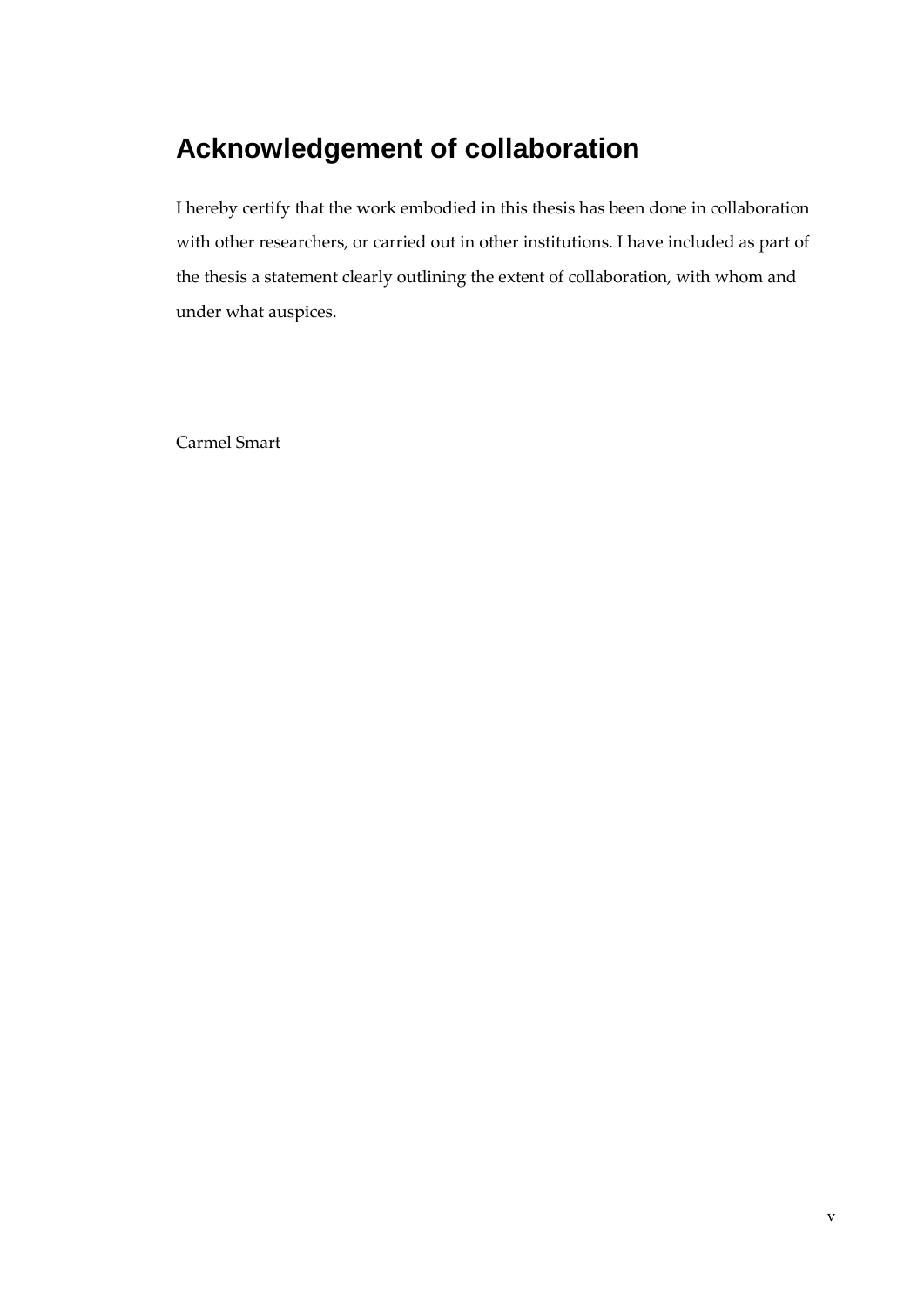### <span id="page-5-0"></span>**Acknowledgement of authorship**

I hereby certify that this thesis is in the form of a series of published papers of which I am joint author. I have included as part of the thesis a written statement from each coauthor, endorsed by the Faculty Assistant Dean (Research Training), attesting to my contribution to the joint publications.

Carmel Smart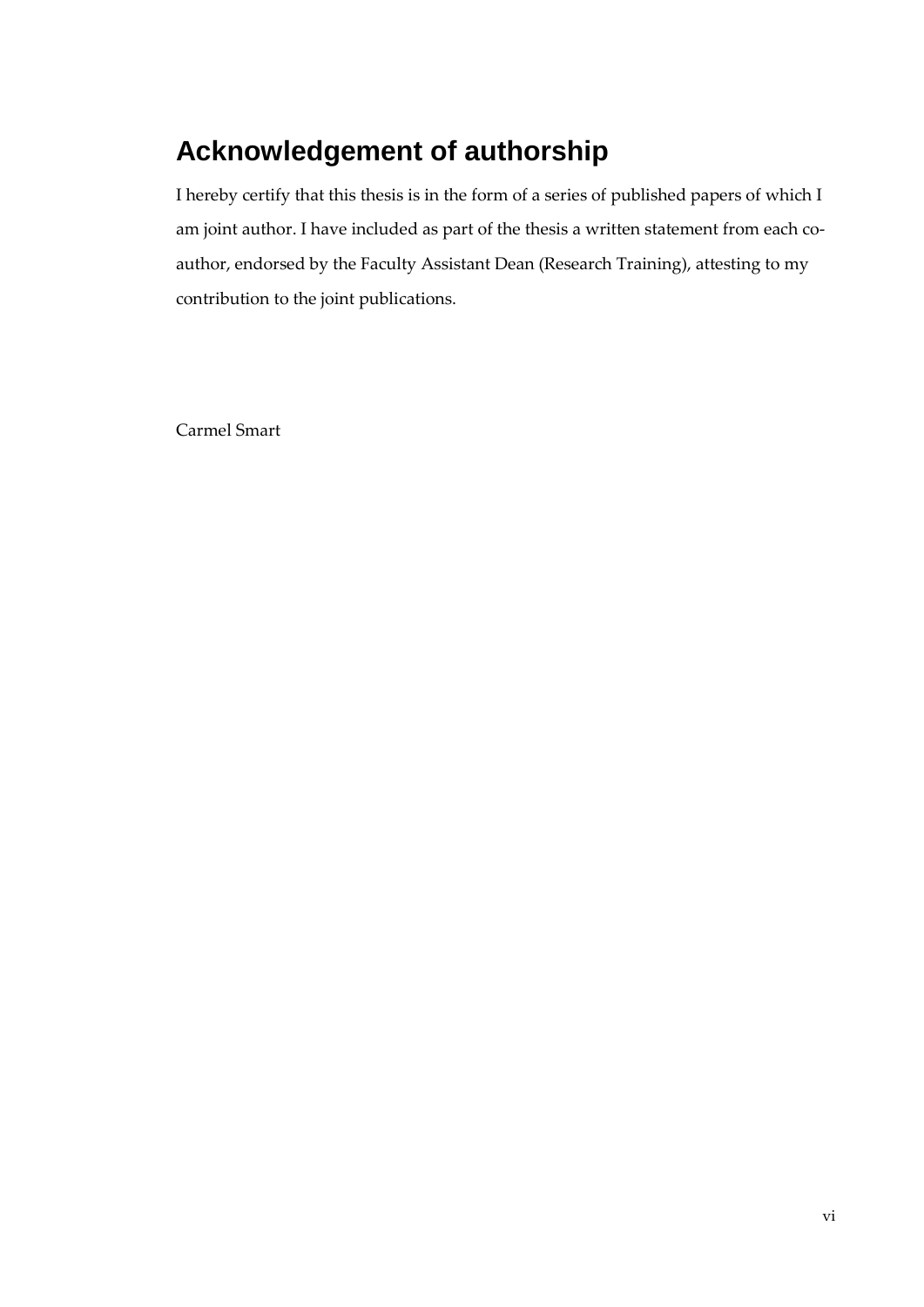### <span id="page-6-0"></span>**List of publications included as part of the thesis**

Smart CE, Collins CE, Schoonbeek J. Nutritional management of children and adolescents on insulin pump therapy - a survey of Australian Practice. Pediatric Diabetes. 2008;9(2):96-103.

Smart CE, Ross K, Edge JA, King BR, McElduff P, Collins CE. Can children with Type 1 diabetes and their caregivers estimate the carbohydrate content of meals and snacks? Diabetic Medicine. 2010;27(3):348-53.

Smart CE, Hopley LK, Burgess D, Collins CE. Biting off more than you can chew; is it possible to precisely count carbohydrate? Nutrition and Dietetics. 2011;68(3):227-30.

Smart CE, Ross K, Edge JA, Collins CE, Colyvas K, King BR. Children and adolescents on intensive insulin therapy maintain postprandial glycaemic control without precise carbohydrate counting. Diabet Med. 2009;26(3):279-85.

Smart CE, King BR, McElduff P, Collins CE. In children using intensive insulin therapy, a 20 gram variation in carbohydrate amount significantly impacts on postprandial glycaemia. Diabetic Medicine. 2011 (In press).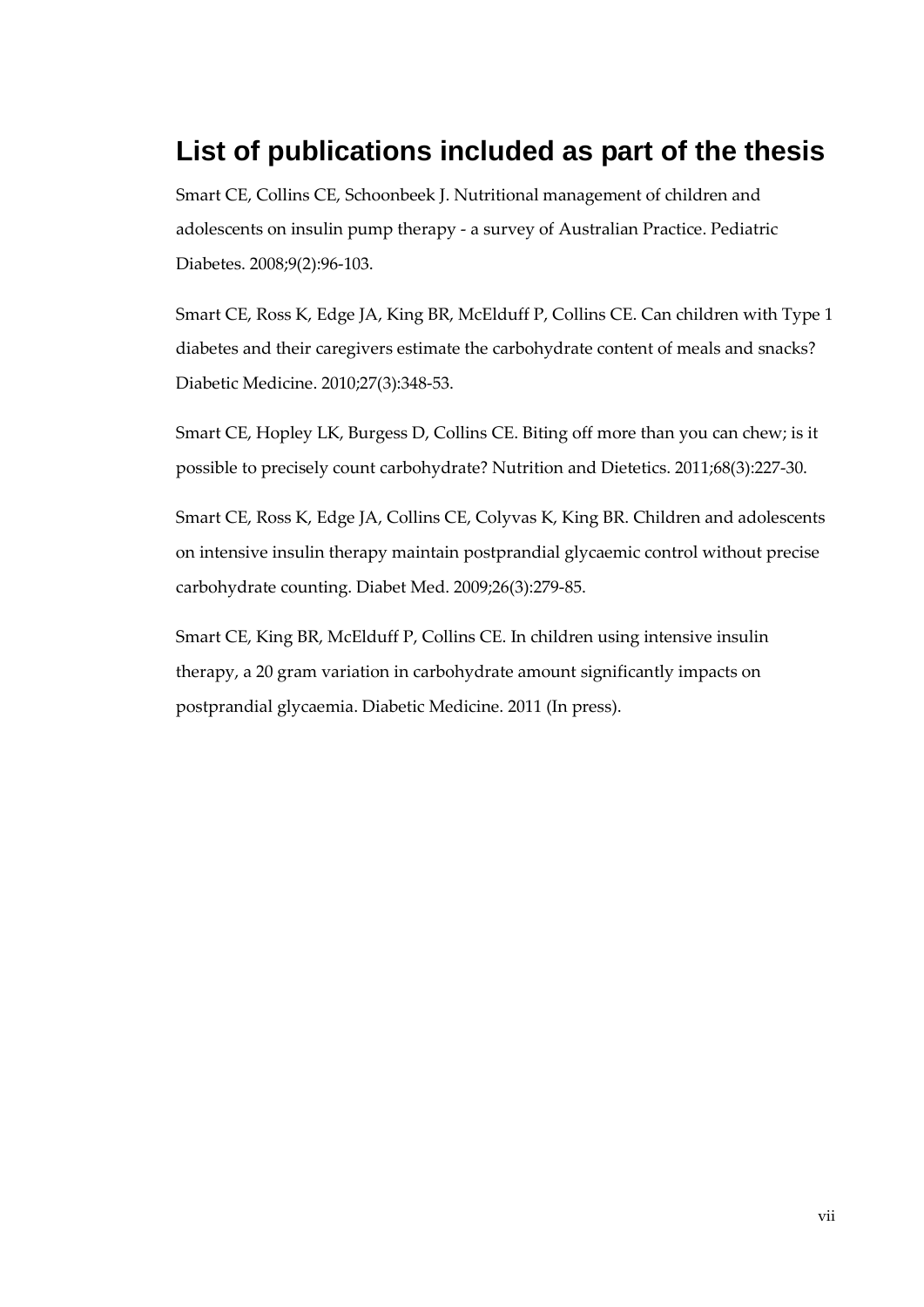### <span id="page-7-0"></span>**Statement of contributions of others**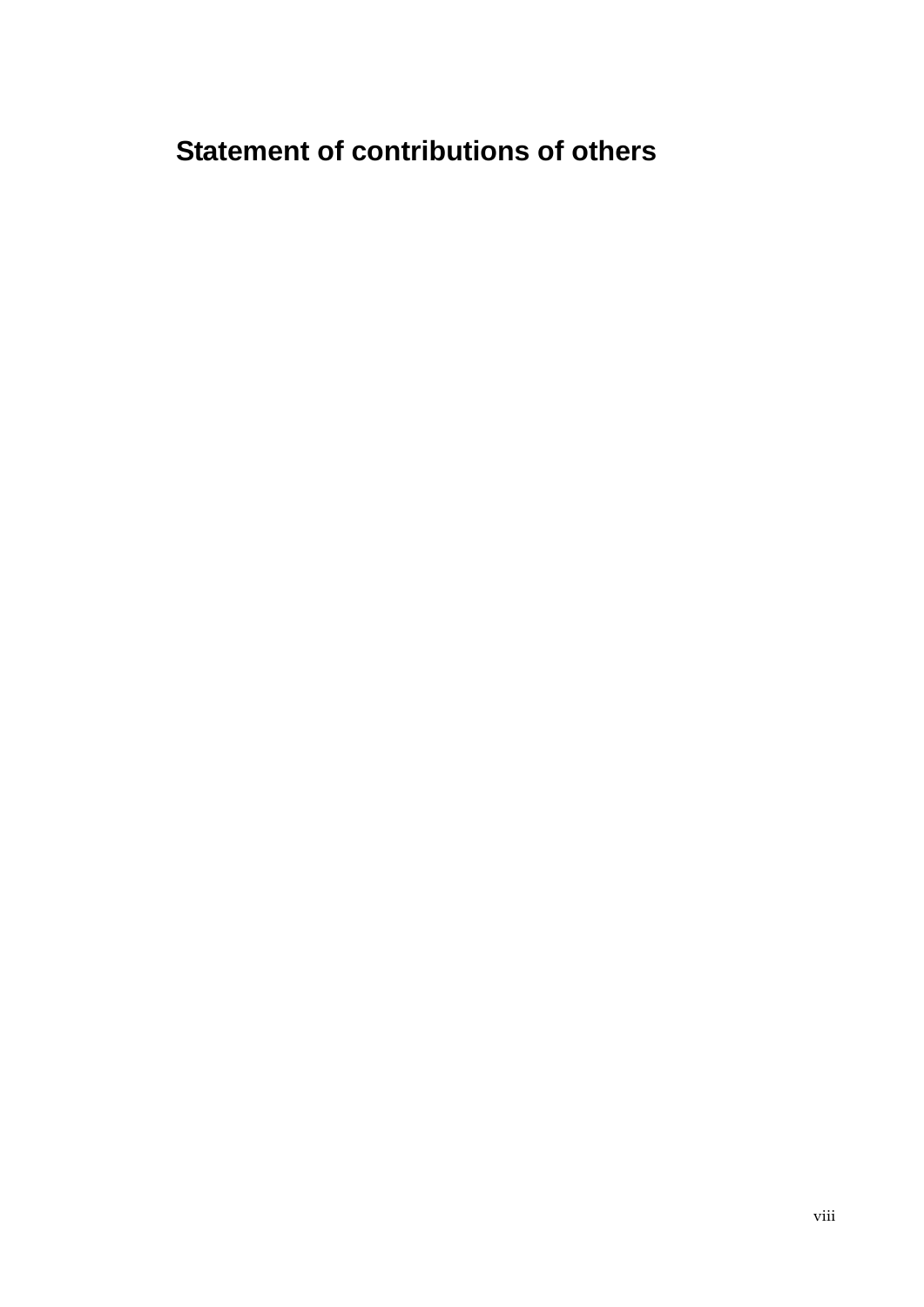I attest that Eesearch Higher Degree candidate Carmel EM Smart contributed to the following paper through development of the research question, development of the methodology, assisting with the questionnaire dissemination, follow-up and data collation, assisting with analysis of the results, contributing to the discussion and writing the manuscript.

Nutritional management of children and adolescents on insulin pump therapy- a survey of Australian Practice, published in Pediatric Diabetes 2008; Volume 9(2): Pages 96-103.

Professor Clare E Collins Date 14.11.2011

Julia Stccnkamp (nee Schoonbeek) Date: 21/10/2011

Carmel Smart Date: 08/11/2011

Professor John Rostas Date:  $5/4$  ( $2$ 

Assistant Dean Research and Training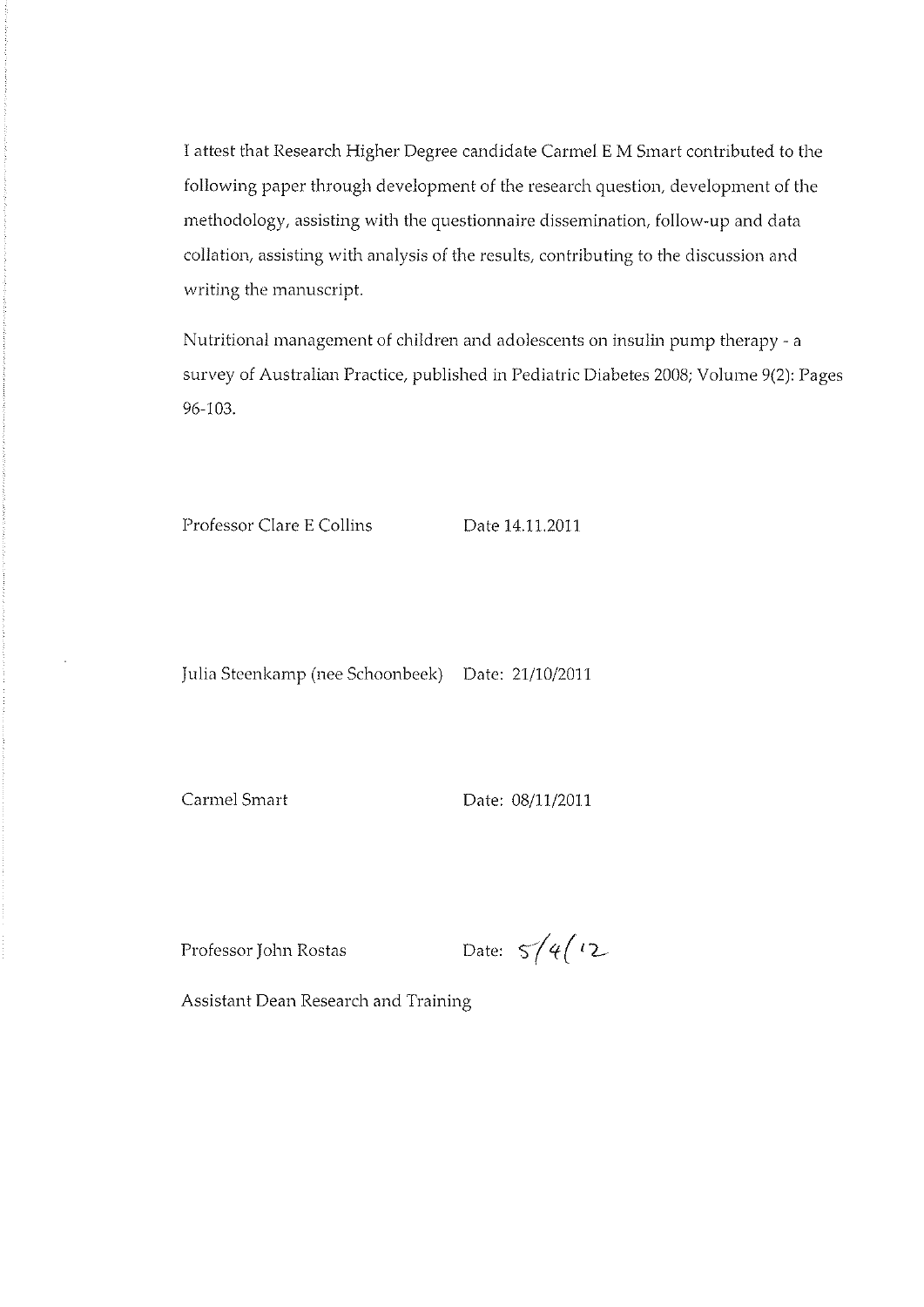I attest that Research Higher Degree candidate Carmel E M Smart contributed to the following paper through initiation and development of the research question, development of the methodology including the questionnaire, recruiting the participants from the John Hunter Children's Hospital Australia, conducting the study in Australia including meal preparation and data collection, assisting with analysis and interpretation of the results, contributing to the discussion and writing the manuscript.

The study was carried out in collaboration with Dr Julie Edge and Mrs Karen Ross, Department of Endocrinology, Oxford Children's Hospital, UK. Dr Edge and Mrs Ross assisted with the questionnaire development, recruited participants and conducted the study in the UK, entered the data and reviewed the manuscript.

Can children with Type 1 diabetes and their caregivers estimate the carbohydrate content of meals and snacks? published in Diabetic Medicine 2010; Volume 27(3): Pages 348-353.

Professor Clare E Collins

Date 14.11.2011

Dr Bruce King

Date: 08.11.2011

Dr Julie Edge

Date: 21/10/2011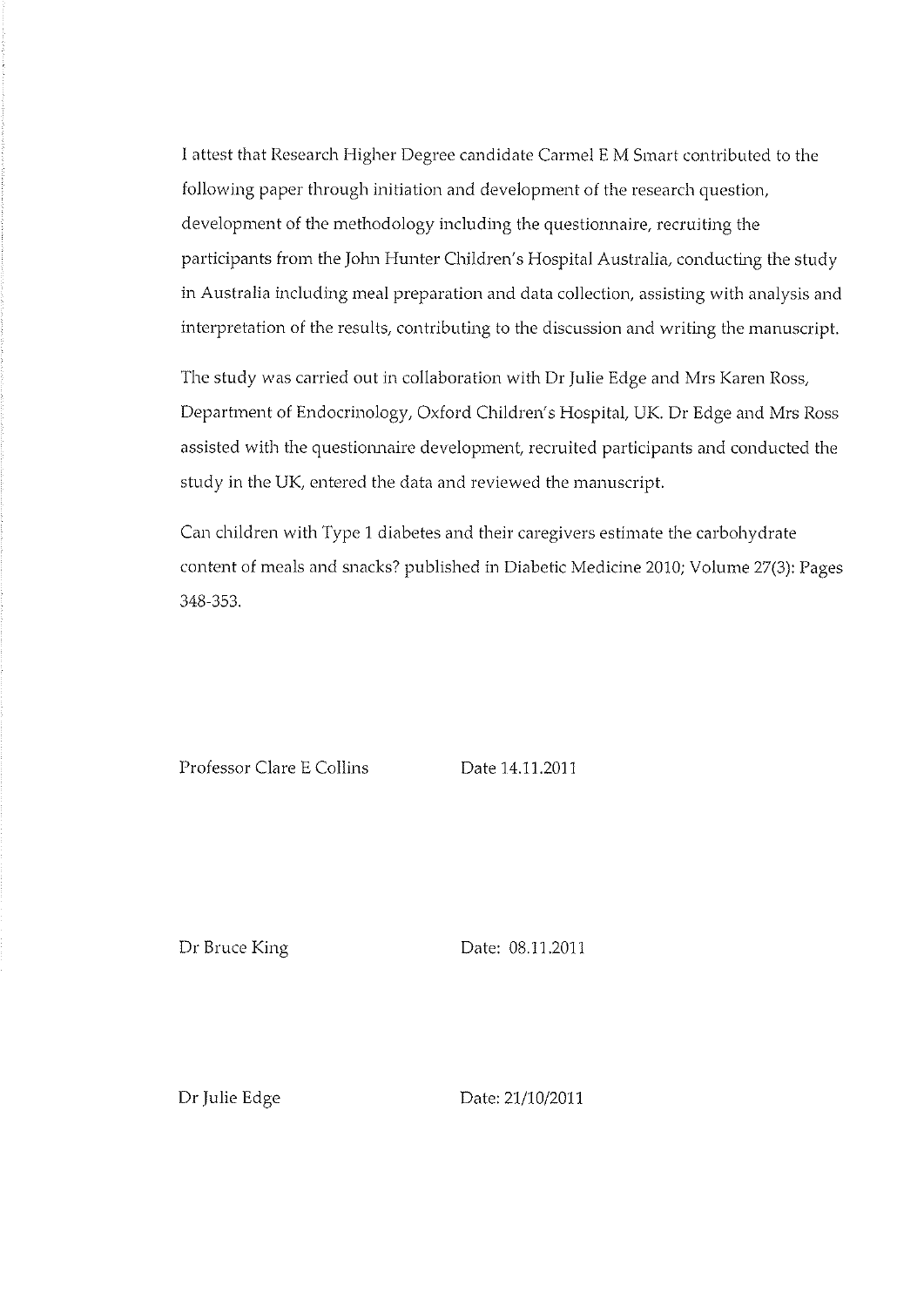Carmel Smart Date: 08.11.2011

 $\hat{\mathcal{A}}$ 

Karen Ross Date: 21/10/2011

Professor John Rostas Date:  $\sqrt[3]{4}/2$ 

 $\bar{z}$ 

Assistant Dean Research and Training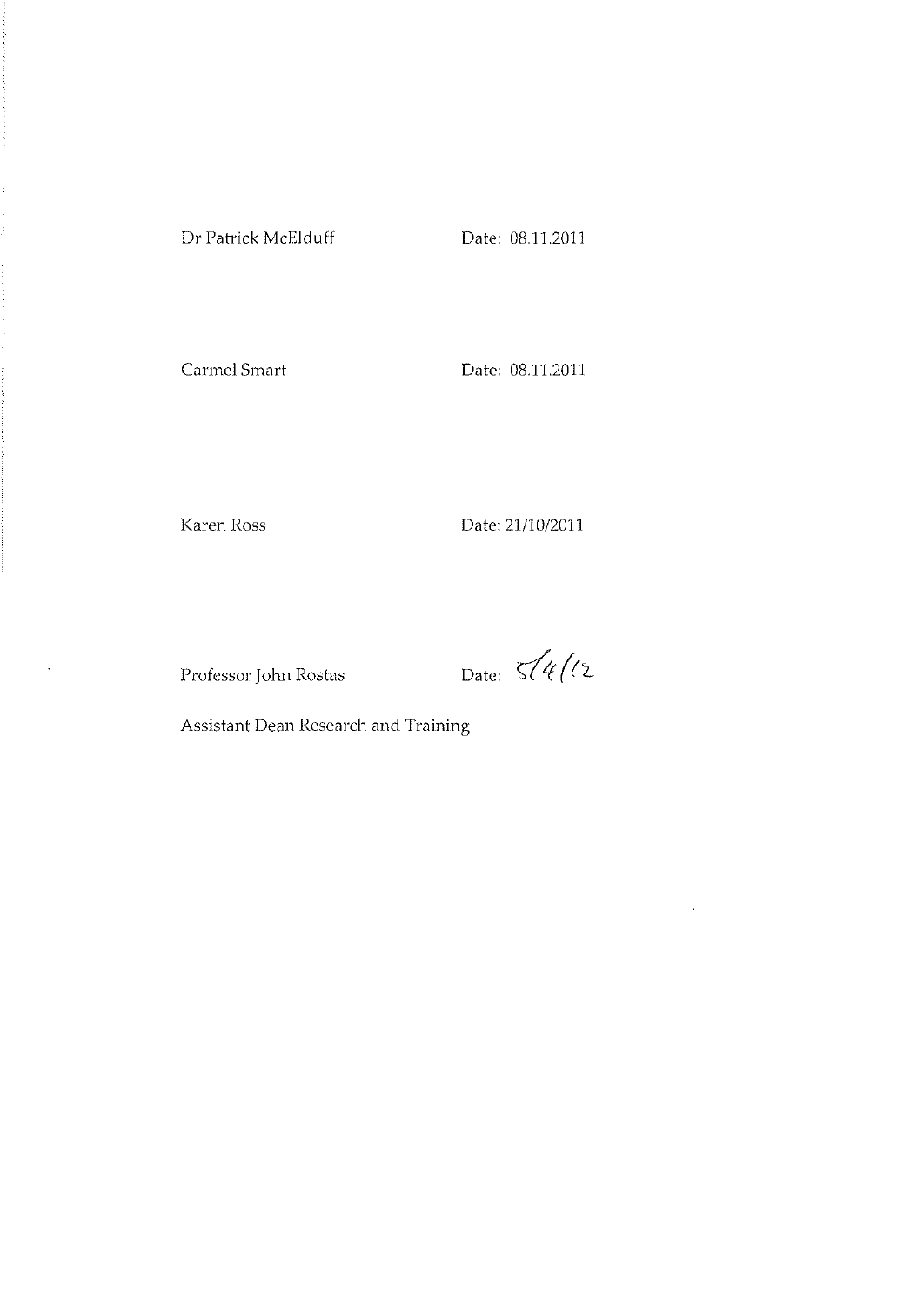I attest that Research Higher Degree candidate Carmel E M Smart contributed to the following paper through development of the research question, methodology design, assisting with analysis and interpretation of the data, critical revision of the literature and writing the manuscript.

Smart CE, Hopley LK, Burgess D, Collins CE: Biting off more than you can chew; is it possible to precisely count carbohydrate? Nutrition and Dietetics 2011 68:227-230.

Professor Clare E Collins

Date: 14,11,2011

Ms Lori Hopley

 $\bar{\lambda}$ 

Date: 16.11.11

Mrs Deirdre Burgess

Date: 17.11.11

Carmel Smart

Date: 08.11.2011

Professor John Rostas

Date:  $5/4/12$ 

Assistant Dean Research and Training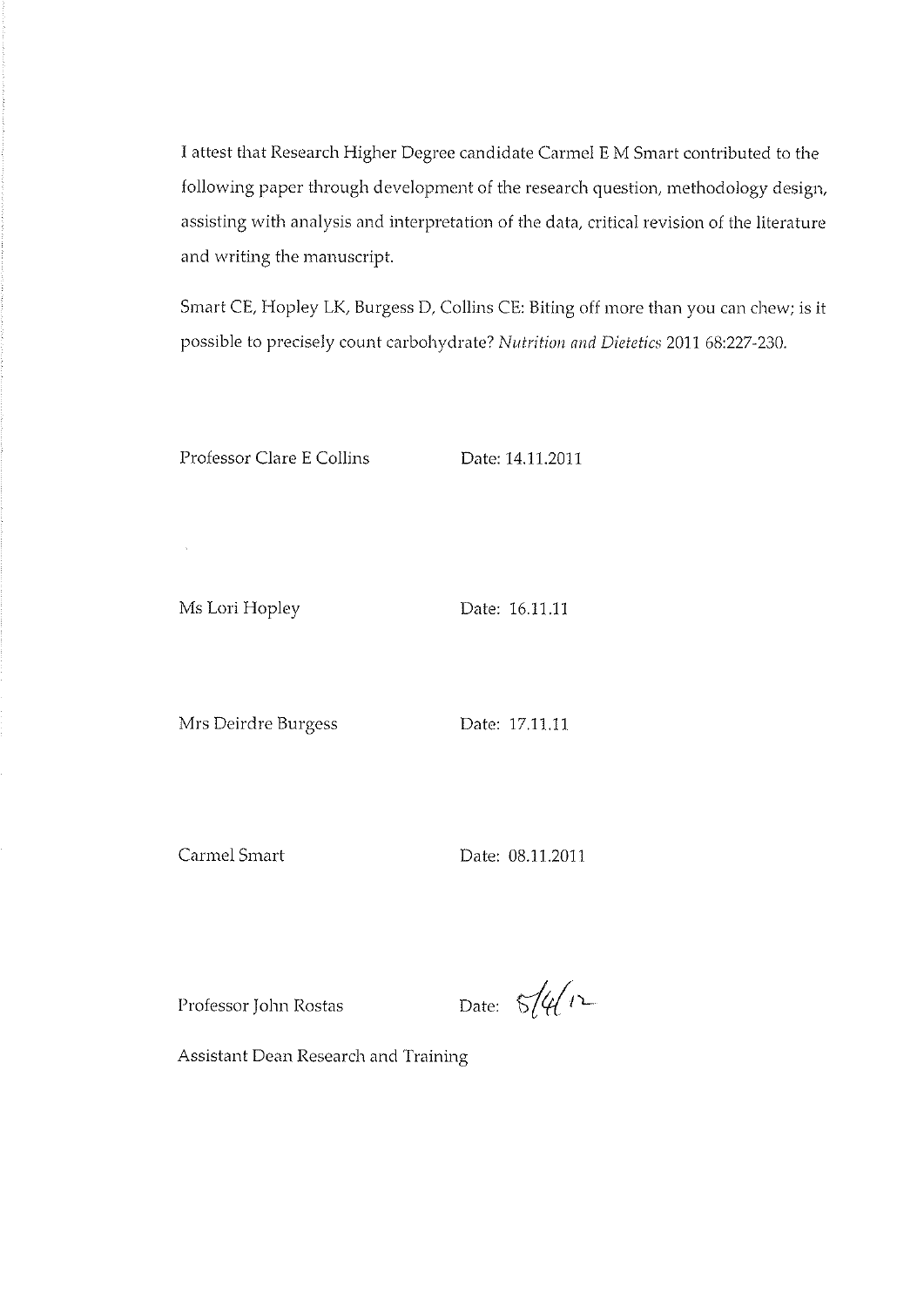I attest that Research Higher Degree candidate Carmel E M Smart contributed to the following paper through initiation and development of the research question, development of the methodology, recruiting the participants from the John Hunter Children's Hospital Australia, conducting the study in Australia including meal preparation and data collection, assisting with analysis and interpretation of the results, contributing to the discussion and writing the manuscript.

The study was carried out in collaboration with Dr Julie Edge and Mrs Karen Ross, Department of Endocrinology, Oxford Children's Hospital, UK. Dr Edge and Mrs Ross recruited participants and conducted the study in the UK, entered the data and reviewed the manuscript.

Smart CE, Ross K, Edge JA, Collins CE, Colyvas K, King BR. Children and adolescents on intensive insulin therapy maintain postprandial glycaemic control without precise carbohydrate counting. Published in Diabetic Medicine. 2009; Volume 26(3): Pages 279-85.

Professor Clare E Collins

Date 14.11.2011

Dr Bruce King

Date: 08.11.2011

Dr Julie Edge

Date: 21/10/2011

Karen Ross

Date: 21/10/2011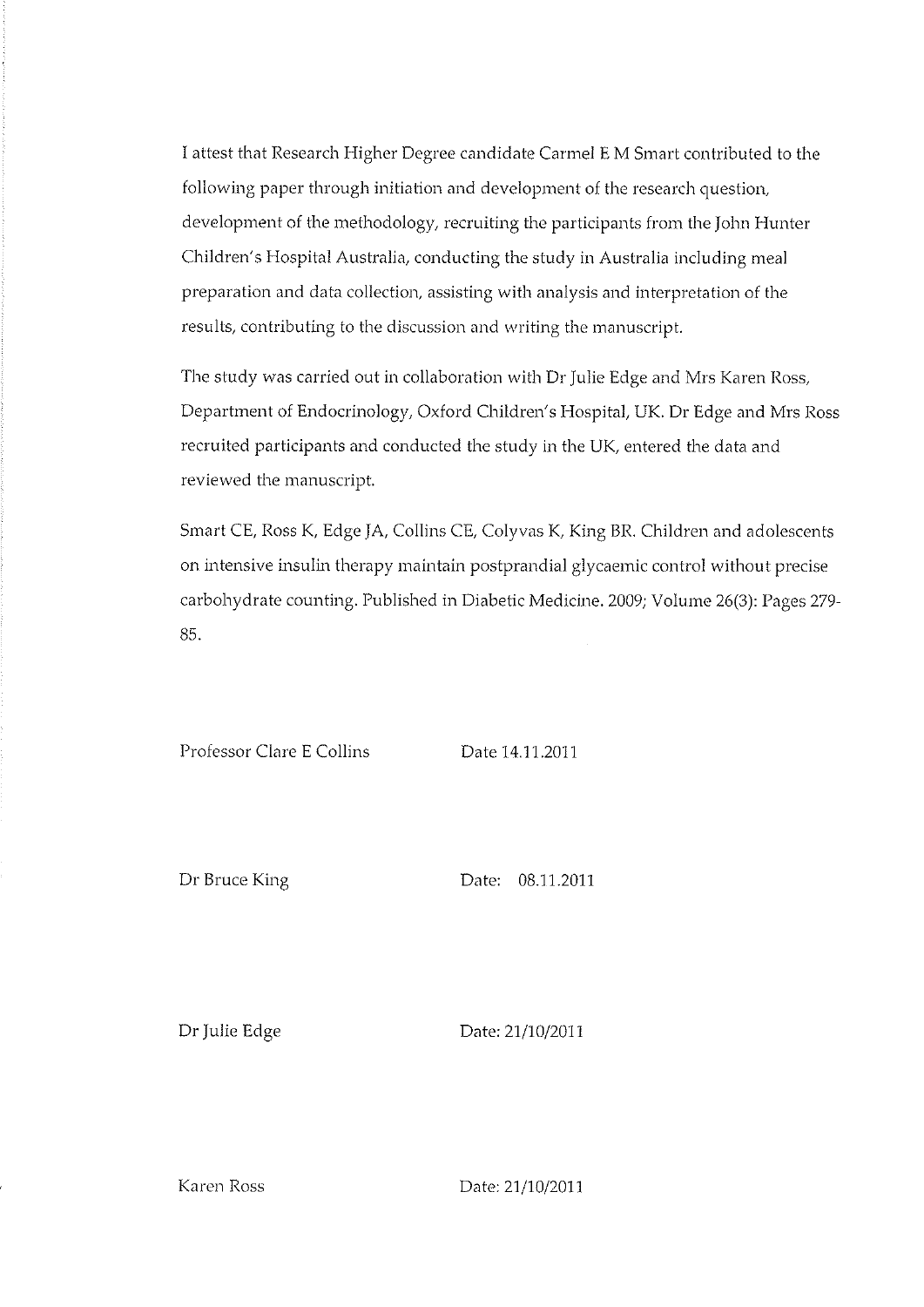#### Mr Kim Colyvas

Date: 7/11/2011

Carmel Smart

Date: 08.11.2011

Professor John Rostas

Date:  $514/12$ 

 $\hat{\mathcal{A}}$ 

Assistant Dean Research and Training

 $\sim 10^6$ 

 $\label{eq:2.1} \frac{1}{\sqrt{2}}\int_{\mathbb{R}^{2}}\frac{1}{\sqrt{2}}\left(\frac{1}{\sqrt{2}}\right)^{2}d\mu\left(\frac{1}{\sqrt{2}}\right)dx.$ 

 $\bar{\star}$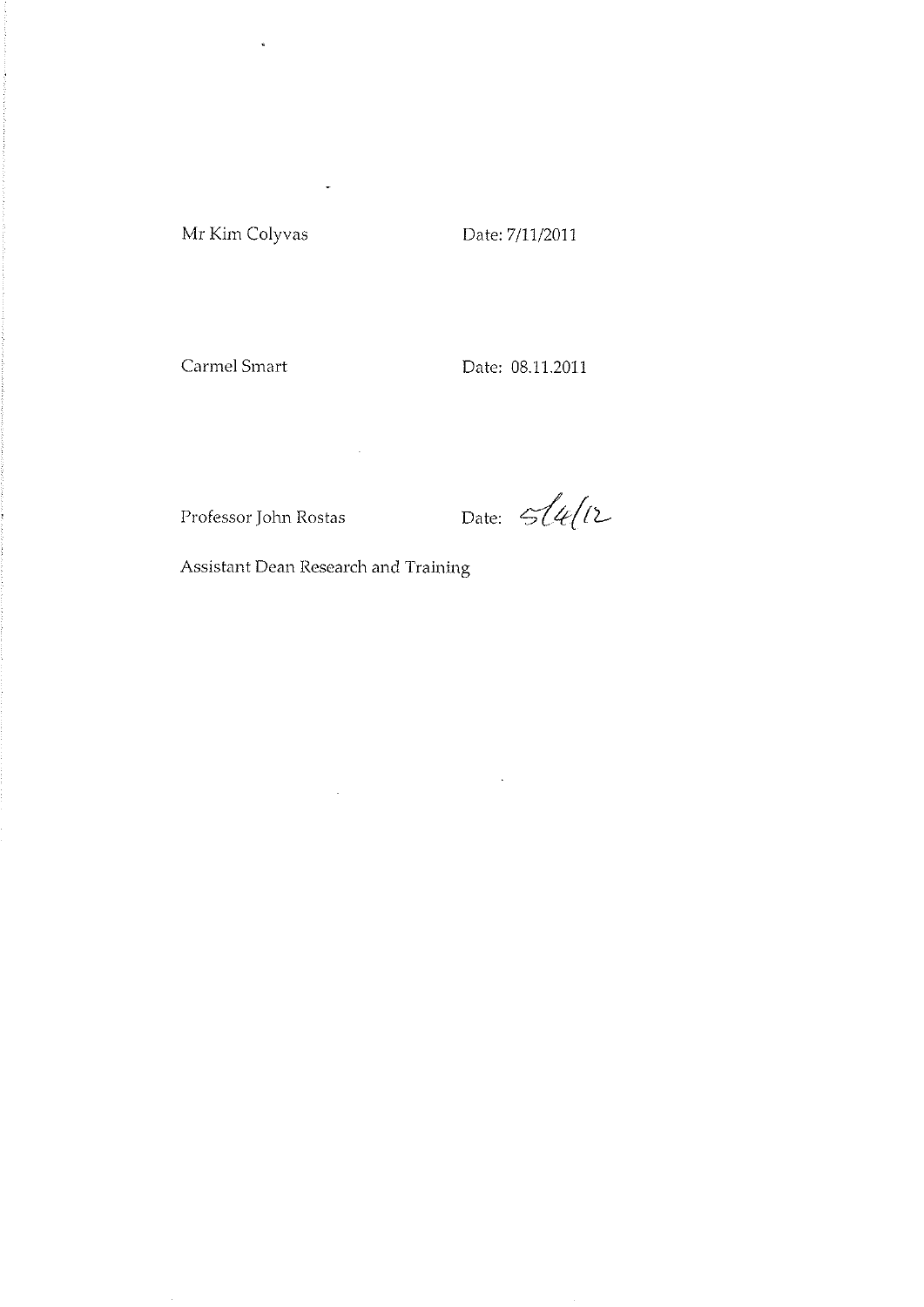I attest that Research Higher Degree candidate Carmel E M Smart contributed to the following paper through development of the research question, development of the methodology, recruiting the participants, conducting the study including meal preparation and data collection, assisting with analysis and interpretation of the results, contributing to the discussion and writing the manuscript.

Smart CE, King BR, McElduff P, Collins CE. In children using intensive insulin therapy, a 20 gram variation in carbohydrate amount significantly impacts on postprandial glycaemia. Diabetic Medicine 2011 (In press).

Professor Clare E Collins

Date 14.11.2011

Dr Bruce King

Date: 08.11.2011

Dr Patrick McElduff

Date: 08.11.2011

Carmel Smart

Date: 08.11.2011

Professor John Rostas

Date:  $\frac{1}{2}\sqrt{\frac{4}{12}}$ 

Assistant Dean Research and Training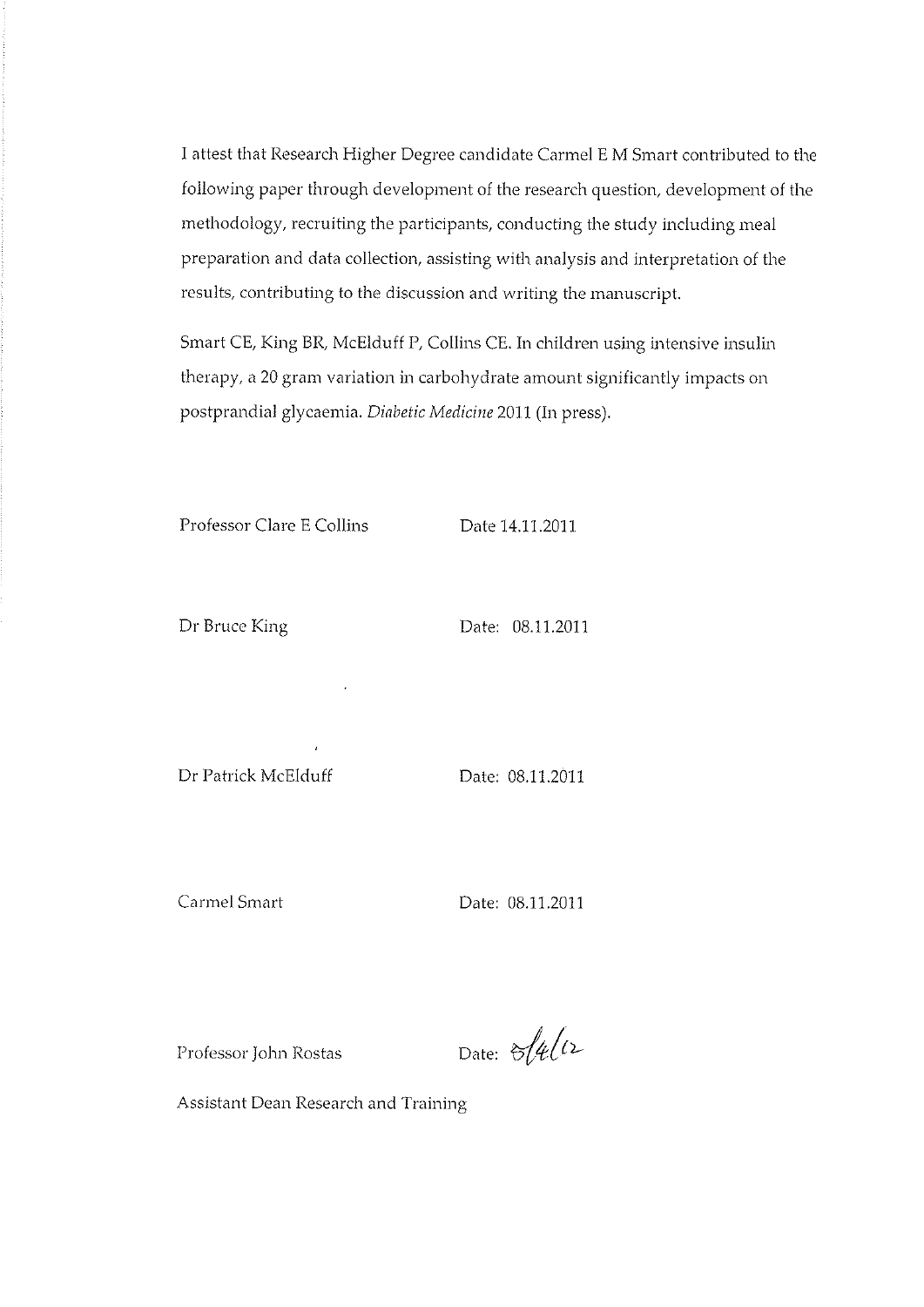### <span id="page-15-0"></span>**List of additional publications and conference presentations**

### <span id="page-15-1"></span>**List of additional publications of relevance to the thesis**

Smart CE, Aslander-Van Vliet E, Waldron S, Swift P. Nutritional Management. In: International Diabetes Federation, ed. *Global IDF/ISPAD Guidelines for Diabetes in Childhood and Adolescence*. Brussels, Belgium: IDF Publications 2011:66-9.

Smart CE, Marsh K. Nutrition. In: Craig ME, Twigg SM, for the Australian Type 1 Diabetes Guidelines Expert Advisory Group, eds. *National evidence-based clinical care guidelines for type 1 diabetes in children, adolescents and adults* Canberra, Australia: Australian Government Department of Health and Ageing, 2011:83-9.

Barclay A, Gilbertson H, Marsh K, Smart CE. Dietary Management in Diabetes. Australian Family Physician. 2010;39(8):579-83.

Smart CE, Aslander-van de Vliet E, Waldron S. International Society of Pediatric and Adolescent Diabetes clinical practice consensus guidelines. Nutritional management in children and adolescents with diabetes. Pediatr Diabetes. 2009;10(S12):100-17.

Ryan R, King BR, Anderson D, Attia J, Collins CE, Smart CE. Influence of and Optimal Insulin Therapy for a Low-Glycemic Index Meal in Children With Type 1 Diabetes Receiving Intensive Insulin Therapy. Diabetes Care. 2008;31(8):1485-90.

### <span id="page-15-2"></span>**List of conference presentations of relevance to the thesis**

#### <span id="page-15-3"></span>*Invited speaker*

Smart CE Implications of the latest dietary research on management of childhood diabetes. Australian Paediatric Society's 6th Annual Diabetes Workshop, Cairns, Australia, July 2011.

Smart CE What is new in nutrition research? Annual State Meeting of the Australian Diabetes Educators Association (Queensland Branch), Brisbane, Australia, June 2011.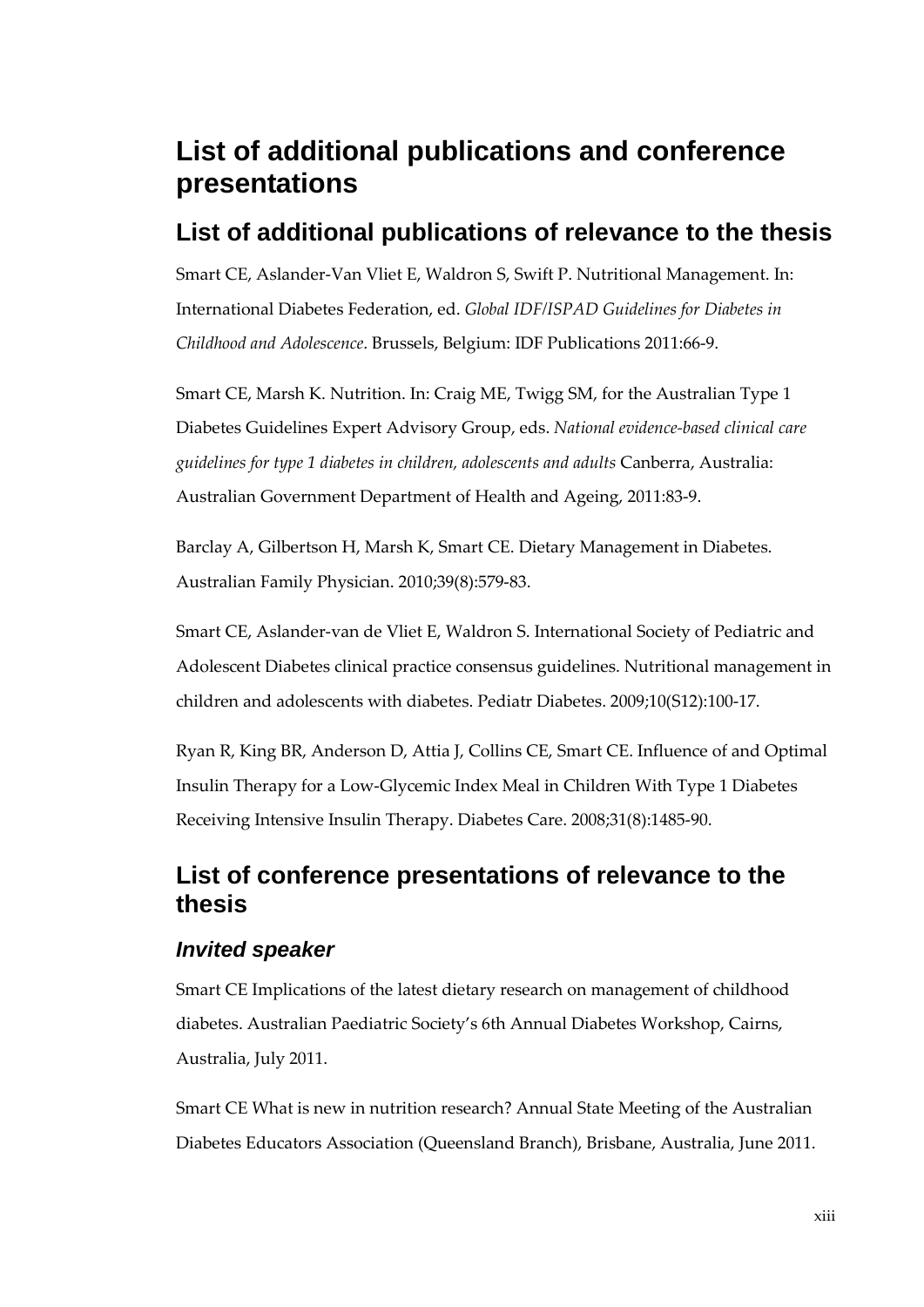Smart CE Carb counting: is close enough good enough? Lilly 2011 Diabetes Educators Forum, Sydney, Australia, May 2011.

Smart CE Carbohydrate Controversies – "Precise" carbohydrate counting – necessary to optimise glycaemia? Starship Children's Health Paediatric Diabetes Symposium, Auckland, New Zealand, April 2011

Smart CE Counting carbohydrate in paediatric diabetes management. Annual State Meeting of the Dietitians Association of Australia (NSW Branch), Newcastle, Australia, October 2010.

Smart CE Controversies in carbohydrate counting. Australasian Paediatric Endocrine Group 2010 Annual Scientific Meeting, Adelaide, Australia, August 2010.

Smart CE The impact of carbohydrate quantity and quality on postprandial glycaemia in insulin pump therapy. Australian Paediatric Society's 5th Annual Diabetes Workshop, Gold Coast, Australia, August 2010.

Smart CE What are the optimal nutritional interventions for children on intensive therapy? Princess Margaret Hospital, Endocrine and Diabetes Department, Perth, Australia, February 2010.

Smart CE Optimising nutritional interventions for children using intensive therapy. Royal North Shore Hospital, Endocrine and Diabetes Department, NSW, Australia 2009.

Smart CE, Haniff-Ismail S, Delamater A Meal planning for diabetes in different age groups and cultures. International Society of Pediatric and Adolescent Diabetes 34th Annual Scientific Meeting, Durban, South Africa. 2008.

#### <span id="page-16-0"></span>*Conference Abstracts*

Smart CE, Collins CE, Ross K, Edge JA, King BR How precisely do children on intensive therapy need to count carbohydrate? Australasian Paediatric Endocrine Group Scientific Meeting, Gold Coast, Australia 2009.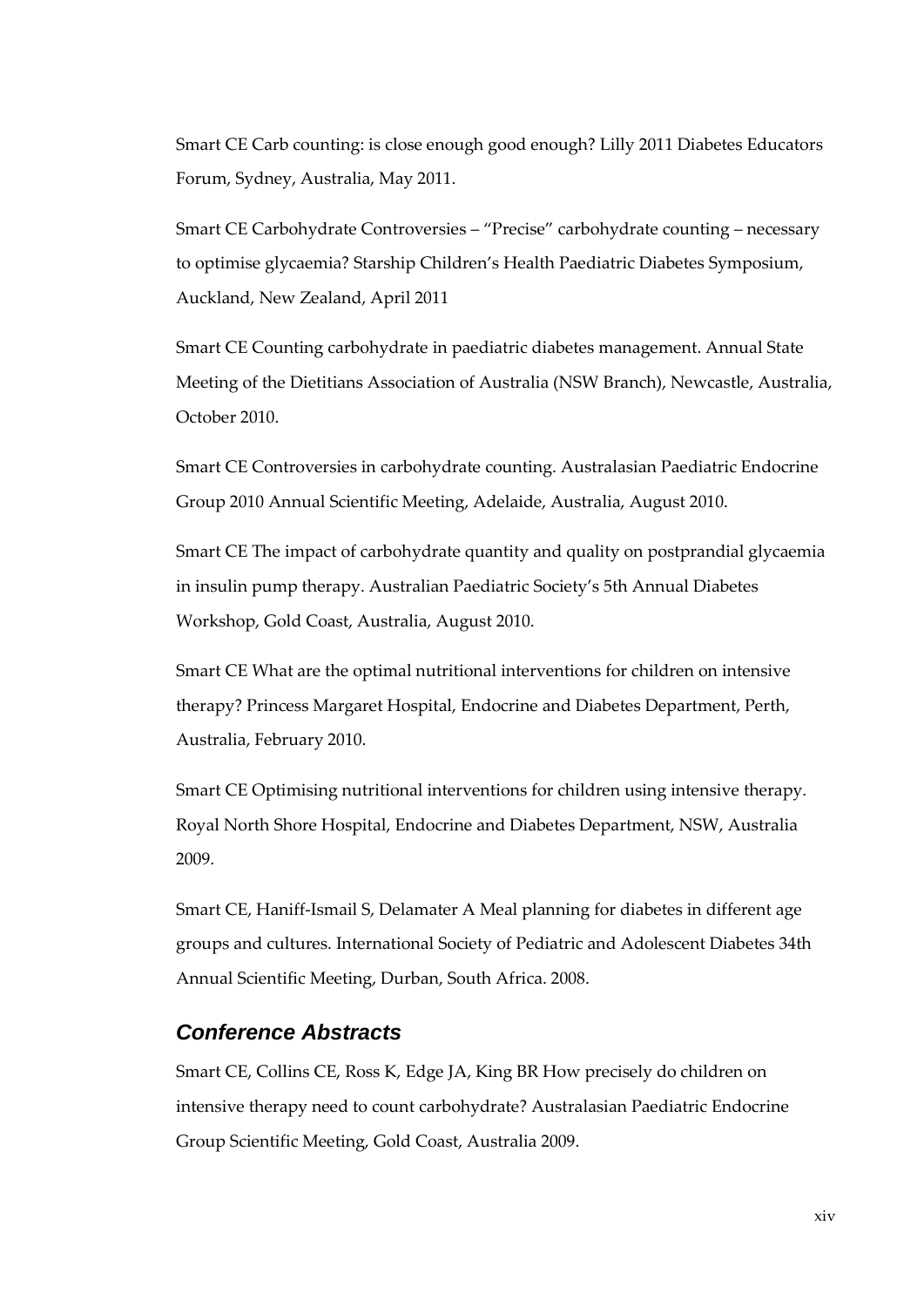Smart CE, Ross K, Edge JA, King BR Can children with Type 1 diabetes and their carers count carbohydrate accurately? American Diabetes Association's 68th Scientific Sessions, San Francisco, USA, June 2008 (Poster Presentation).

Smart CE, Collins CE, King BR, Ross K, Edge JA Can children and adolescents with Type 1 diabetes on intensive insulin therapy count carbohydrate adequately enough to adjust pre-meal insulin? Dietitians Association of Australia, 26th National Conference, Gold Coast, Australia, May 2008 (Oral presentation).

Smart CE, Ross K, Edge JA, Collins CE, King BR Children on intensive insulin therapy only need to count to 10gram carbohydrate portions to maintain good glycemic control. International Society of Pediatric and Adolescent Diabetes Scientific Meeting, Berlin, Germany, September 2007 published in Pediatric Diabetes 2007: 8(Suppl 7):61.

Ryan RA, King BR, Collins CE, Crock PA, Anderson DA, Smart CE Glycemic Index and preprandial insulin affect postprandial glucose control more than insulin type. ISPAD Conference, Berlin, Germany, September 2007 (Awarded Best Poster), published in Pediatric Diabetes 2007: 8(Suppl 7): 60.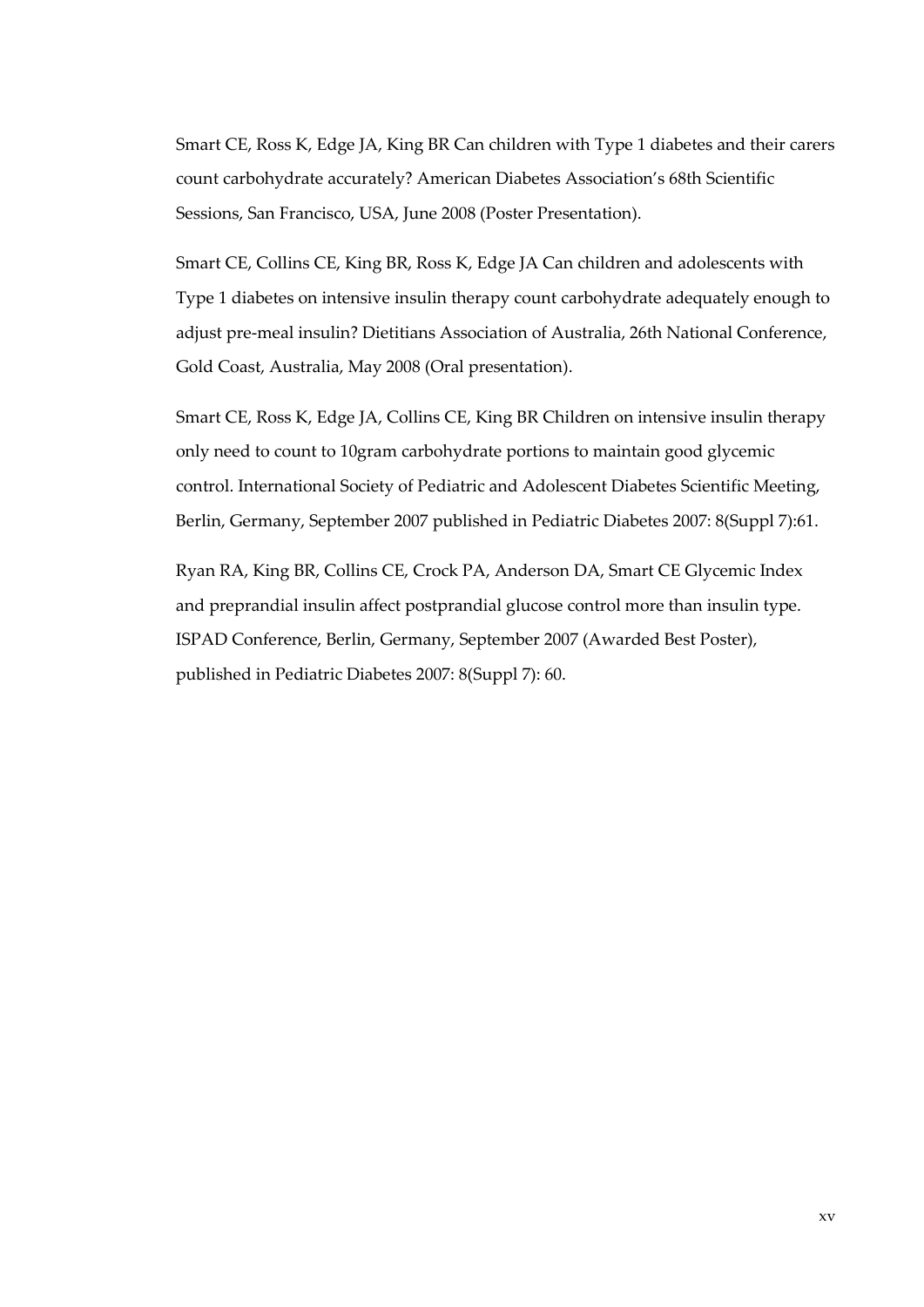## **Table of Contents**

| 1.1       |                                                                           |  |
|-----------|---------------------------------------------------------------------------|--|
| 1.1.1     | Incidence and prevalence of Type 1 Diabetes in Australian children 4      |  |
| 1.1.2     |                                                                           |  |
| 1.1.3     |                                                                           |  |
| 1.1.4     |                                                                           |  |
| 1.1.5     |                                                                           |  |
| 1.1.6     |                                                                           |  |
| 1.2       | Nutritional management of Type 1 Diabetes: Carbohydrate quantification 19 |  |
| 1.2.1     |                                                                           |  |
| 1.2.2     |                                                                           |  |
| 1.2.3     |                                                                           |  |
| 1.2.4     |                                                                           |  |
| 1.3       |                                                                           |  |
| Chapter 2 | Literature Review: Nutritional management of children and adolescents     |  |
|           |                                                                           |  |
| 2.1       |                                                                           |  |
| 2.1.1     |                                                                           |  |
| 2.1.2     |                                                                           |  |
| 2.1.3     |                                                                           |  |
| 2.1.4     |                                                                           |  |
| 2.1.5     |                                                                           |  |
| 2.1.6     |                                                                           |  |
| 2.1.7     |                                                                           |  |
| $2.2\,$   | Nutritional management of children and adolescents using insulin pump     |  |
|           |                                                                           |  |
| 2.3       | Nutritional management of children and adolescents using multiple daily   |  |
|           |                                                                           |  |
| 2.4       | What is the dietary knowledge of children and adolescents using intensive |  |
|           |                                                                           |  |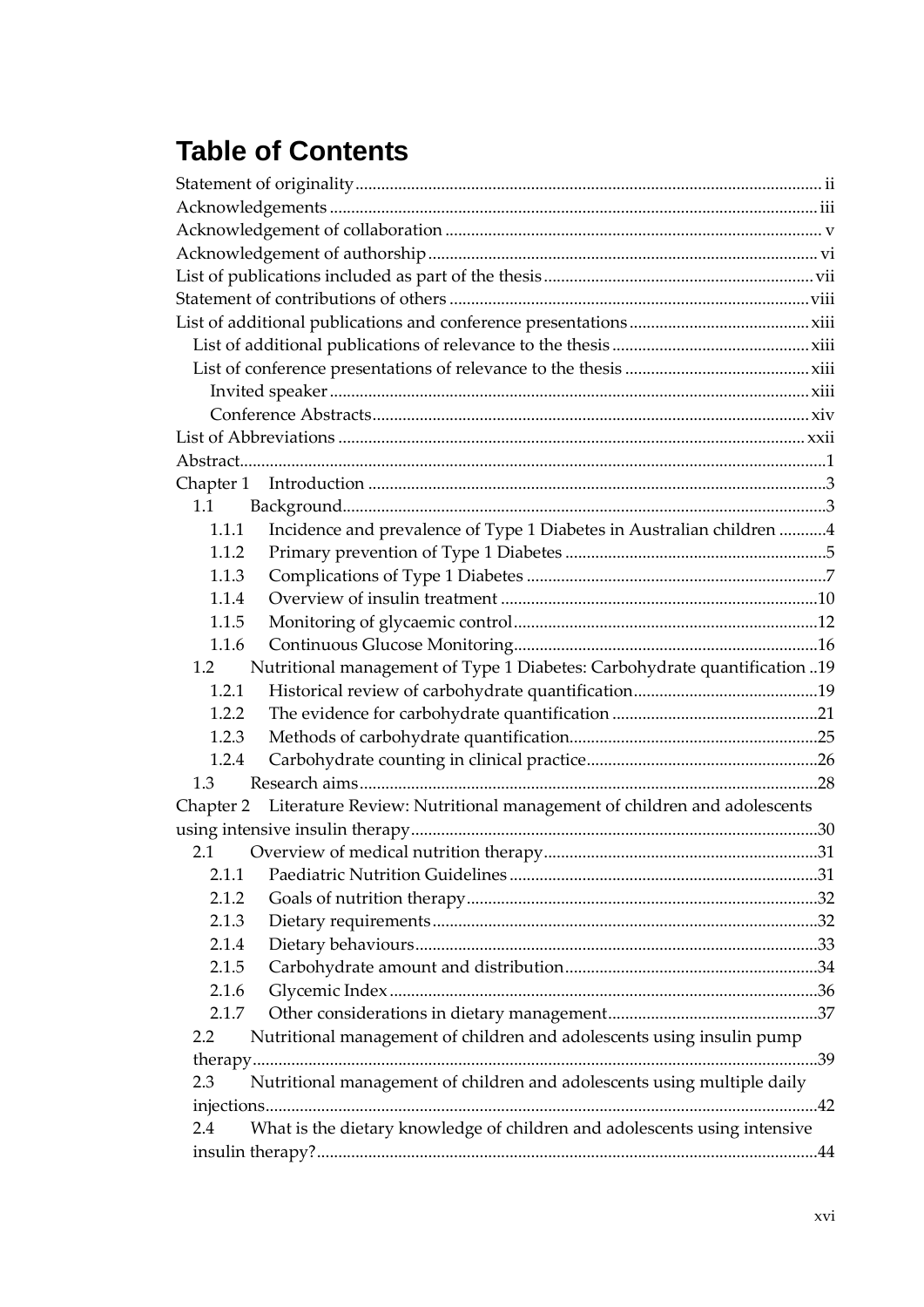| 2.4.1     | Assessment of carbohydrate knowledge in children and adolescents using        |  |
|-----------|-------------------------------------------------------------------------------|--|
|           |                                                                               |  |
| 2.4.2     | Carbohydrate quantification skills of children and adolescents using          |  |
|           |                                                                               |  |
| 2.5       | Do dietary intakes of children and adolescents on intensive therapy meet      |  |
|           |                                                                               |  |
| 2.6       | Do children and adolescents on intensive therapy adhere to nutrition          |  |
|           |                                                                               |  |
| 2.7       | What is the evidence regarding the impact of meal composition on              |  |
|           |                                                                               |  |
| 2.7.1     |                                                                               |  |
| 2.7.2     |                                                                               |  |
| 2.7.3     |                                                                               |  |
| 2.7.4     |                                                                               |  |
| 2.7.5     |                                                                               |  |
| 2.7.6     |                                                                               |  |
| 2.8       |                                                                               |  |
|           | Chapter 3 Nutritional management of children and adolescents on insulin pump  |  |
|           |                                                                               |  |
|           |                                                                               |  |
|           |                                                                               |  |
| 3.1       |                                                                               |  |
| 3.2       |                                                                               |  |
| 3.2.1     |                                                                               |  |
| 3.2.2     |                                                                               |  |
| 3.2.3     |                                                                               |  |
| 3.2.4     |                                                                               |  |
| 3.3       |                                                                               |  |
| 3.3.1     |                                                                               |  |
| 3.3.2     |                                                                               |  |
| 3.3.3     |                                                                               |  |
| 3.4       |                                                                               |  |
| 3.5       |                                                                               |  |
|           | Chapter 4 Can children with Type 1 diabetes and their caregivers estimate the |  |
|           |                                                                               |  |
|           |                                                                               |  |
|           |                                                                               |  |
| 4.1       |                                                                               |  |
| 4.2       |                                                                               |  |
| 4.3       |                                                                               |  |
| 4.4       |                                                                               |  |
| Chapter 5 | Biting off more than you can chew; is it possible to precisely count          |  |
|           |                                                                               |  |
|           |                                                                               |  |
|           |                                                                               |  |
|           |                                                                               |  |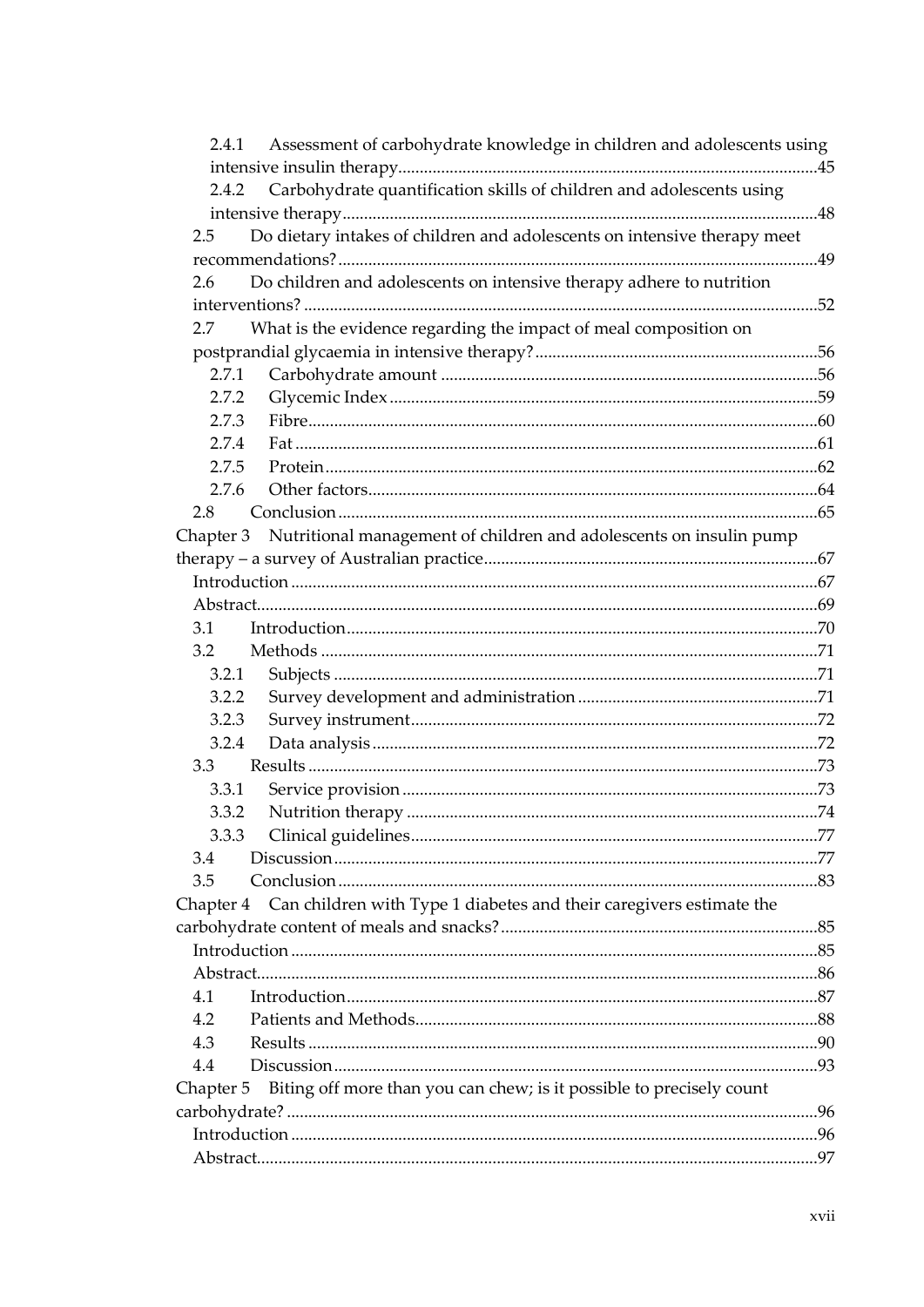| 5.1       |                                                                               |  |
|-----------|-------------------------------------------------------------------------------|--|
| 5.2       |                                                                               |  |
| 5.3       |                                                                               |  |
| 5.4       |                                                                               |  |
|           | Chapter 6 Children and adolescents on intensive insulin therapy maintain      |  |
|           | postprandial glycaemic control without precise carbohydrate counting104       |  |
|           |                                                                               |  |
|           |                                                                               |  |
| 6.1       |                                                                               |  |
| 6.2       |                                                                               |  |
| 6.2.1     |                                                                               |  |
| 6.2.2     |                                                                               |  |
| 6.2.3     |                                                                               |  |
| 6.2.4     |                                                                               |  |
| 6.2.5     |                                                                               |  |
| 6.3       |                                                                               |  |
| 6.3.1     |                                                                               |  |
| 6.3.2     |                                                                               |  |
| 6.4       |                                                                               |  |
|           | Chapter 7 In children using intensive insulin therapy, a 20 gram variation in |  |
|           | carbohydrate amount significantly impacts on postprandial glycaemia118        |  |
|           |                                                                               |  |
|           |                                                                               |  |
| 7.1       |                                                                               |  |
| 7.2       |                                                                               |  |
| 7.2.1     |                                                                               |  |
| 7.3       |                                                                               |  |
| 7.4       |                                                                               |  |
| Chapter 8 | Discussion and recommendations for clinical practice and future research      |  |
|           | 127                                                                           |  |
| 8.1       |                                                                               |  |
| 8.2       |                                                                               |  |
| 8.2.1     |                                                                               |  |
| 8.2.2     |                                                                               |  |
| 8.2.3     | Effect of carbohydrate variations on postprandial glycaemia132                |  |
| 8.3       |                                                                               |  |
| 8.3.1     | Survey of nutritional management in insulin pump therapy133                   |  |
| 8.3.2     |                                                                               |  |
| 8.3.3     | Effect of carbohydrate variations on postprandial glycaemia 134               |  |
| 8.4       |                                                                               |  |
| 8.4.1     |                                                                               |  |
| 8.4.2     |                                                                               |  |
| 8.4.3     |                                                                               |  |
| 8.5       |                                                                               |  |
| 8.5.1     |                                                                               |  |
|           |                                                                               |  |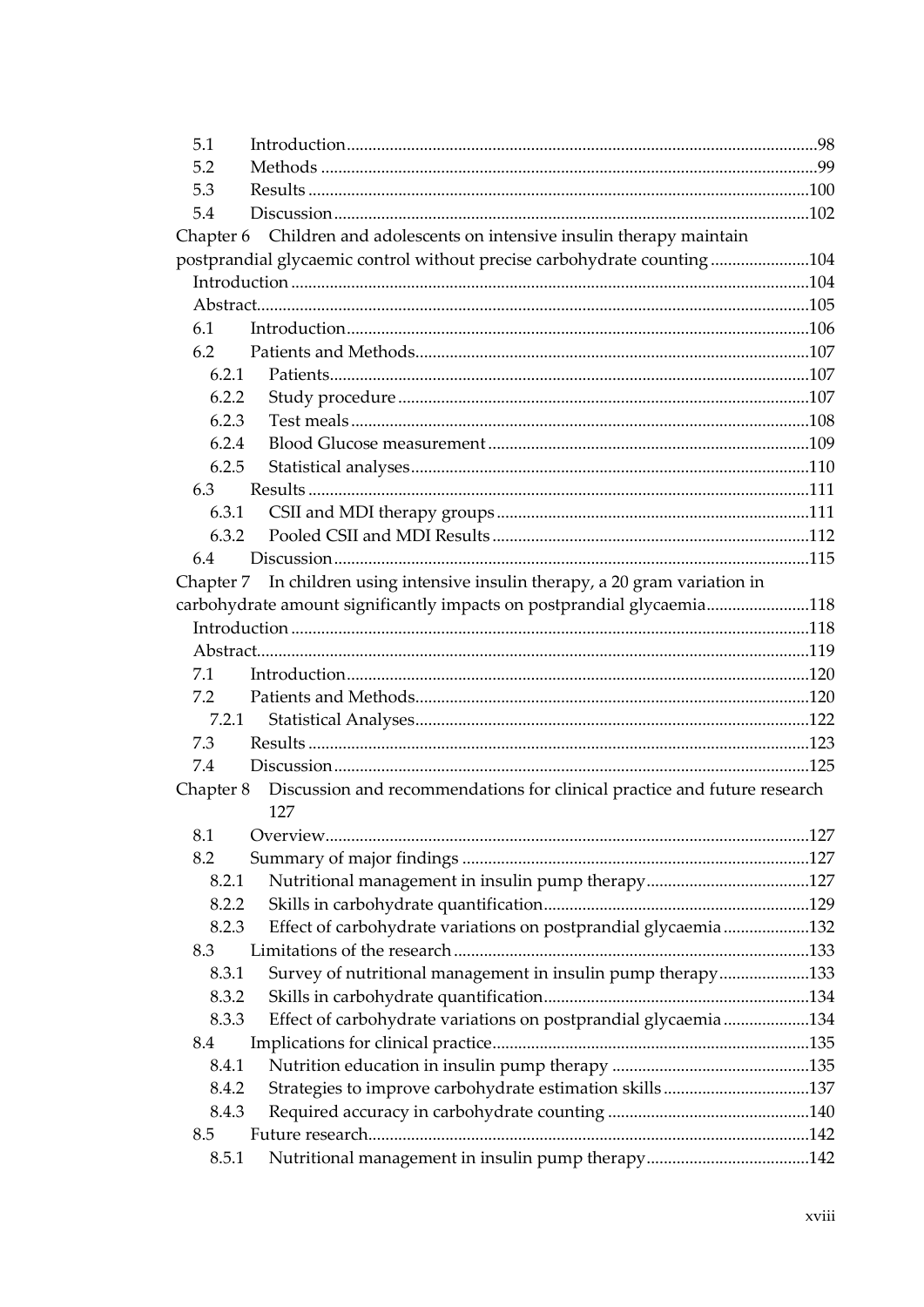| 8.5.2 |                                                                                      | .143 |
|-------|--------------------------------------------------------------------------------------|------|
| 8.5.3 |                                                                                      |      |
| 8.6   |                                                                                      |      |
|       |                                                                                      |      |
|       | Appendix A: Survey of the nutrition education of children and adolescents on insulin |      |
|       |                                                                                      | .176 |
|       | Appendix B: Carbohydrate knowledge questionnaires of displayed real foods            |      |
|       |                                                                                      | .180 |
|       | Appendix C: Evidence of acceptance of paper: "In children using intensive insulin    |      |
|       | therapy, a 20 gram variation in carbohydrate amount significantly impacts on         |      |
|       |                                                                                      | .189 |
|       | Appendix D: Permission letters regarding copyright of published papers192            |      |
|       | Appendix E: ISPAD Clinical Practice Consensus Guidelines 2009 Compendium.            |      |
|       |                                                                                      | .202 |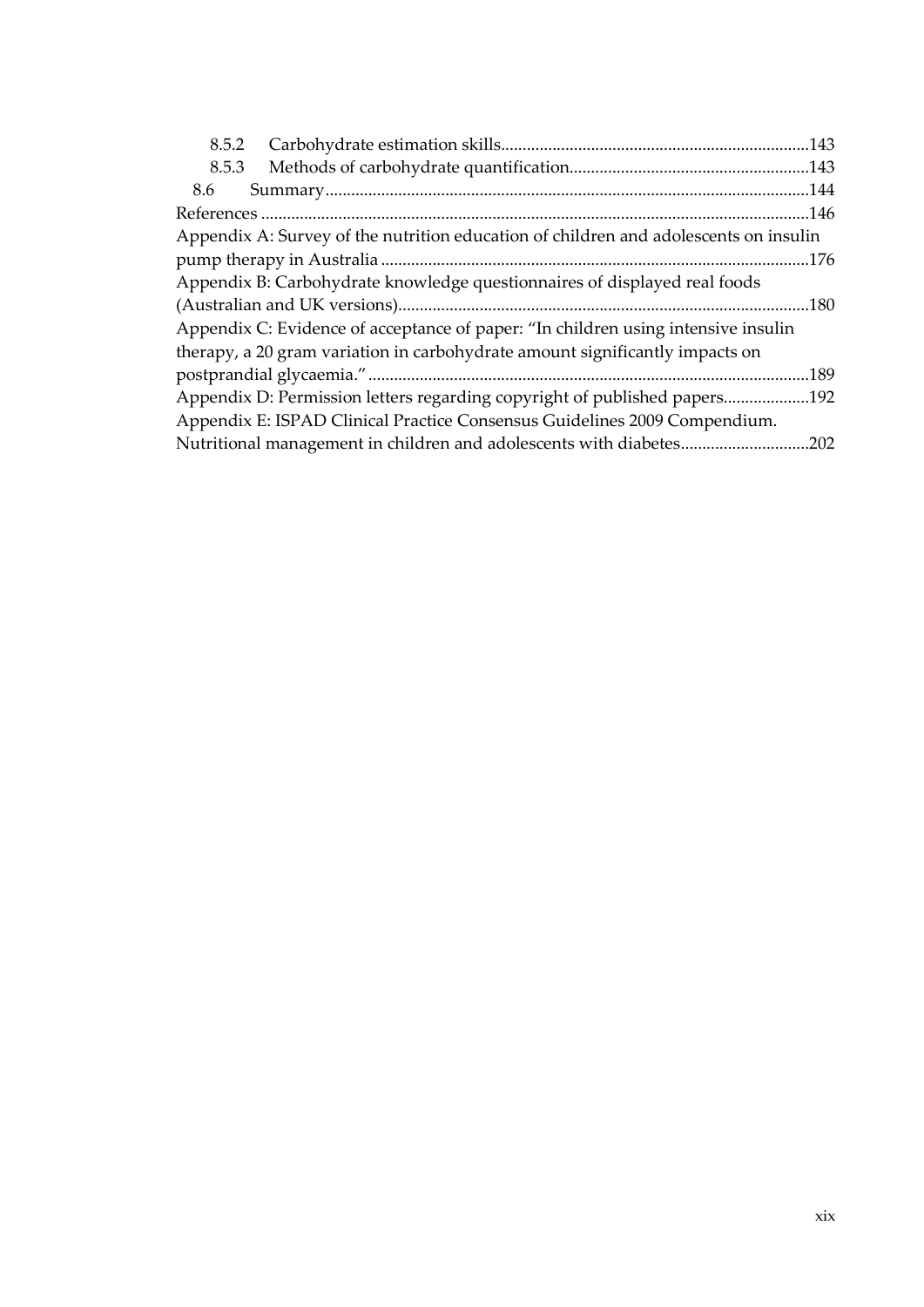# **Table of Figures**

| Figure 3:1 Number of patients with type 1 diabetes (< 18 yrs of age) at each center                                                                                                                                                                                                                                                                                                                     | .73  |
|---------------------------------------------------------------------------------------------------------------------------------------------------------------------------------------------------------------------------------------------------------------------------------------------------------------------------------------------------------------------------------------------------------|------|
| Figure 3:2 Issues covered in nutrition education sessions at insulin pump                                                                                                                                                                                                                                                                                                                               | .74  |
| Figure 3:3 Issues covered in nutrition education sessions after insulin pump                                                                                                                                                                                                                                                                                                                            | .75  |
| Figure 4:1 The relationships between mean gram error (A) and mean absolute<br>gram error (B) by meal size and carbohydrate estimation method in 102 children<br>and adolescents with type 1 diabetes on intensive insulin therapy and 110<br>primary caregivers who estimated 17 standard meals and snacks. There was no<br>relationship between error and method of carbohydrate counting (. Gram      |      |
| Figure 5:1 The variations in the reported, mean, minimum and maximum<br>weights of slices of bread within and between 11 different loaves available in<br>Australia. (•) Reported weight; (▲) Mean weight; (•) Minimum weight; (■)                                                                                                                                                                      |      |
|                                                                                                                                                                                                                                                                                                                                                                                                         | .100 |
| Figure 6:1 Mean postprandial glucose levels for meals of 50, 60 and 70grams of<br>carbohydrate for 14 children on multiple daily injection therapy (MDI) and 17<br>children on insulin pump therapy (Pump). There was no difference between the<br>insulin therapy groups at any time point for comparable carbohydrate loads<br>(Repeated-measures ANOVA p>0.05). The error bars represent 95% CI's112 |      |
| Figure 6:2 Mean postprandial glucose levels for 31 children on intensive insulin<br>therapy. There was no difference between the 50 and 60gram and 60 and 70gram<br>carbohydrate loads up to 150 minutes ( $p$ $>$ 0.05). There was a significant difference<br>between the 60 and 70gram loads from 150 to 180 minutes (p<0.03). The error                                                             |      |
| Figure 7:1 Postprandial glucose excursions for 34 children after meals containing<br>40g, 50g, 60g, 70g and 80g carbohydrate with an insulin dose calculated for 60                                                                                                                                                                                                                                     |      |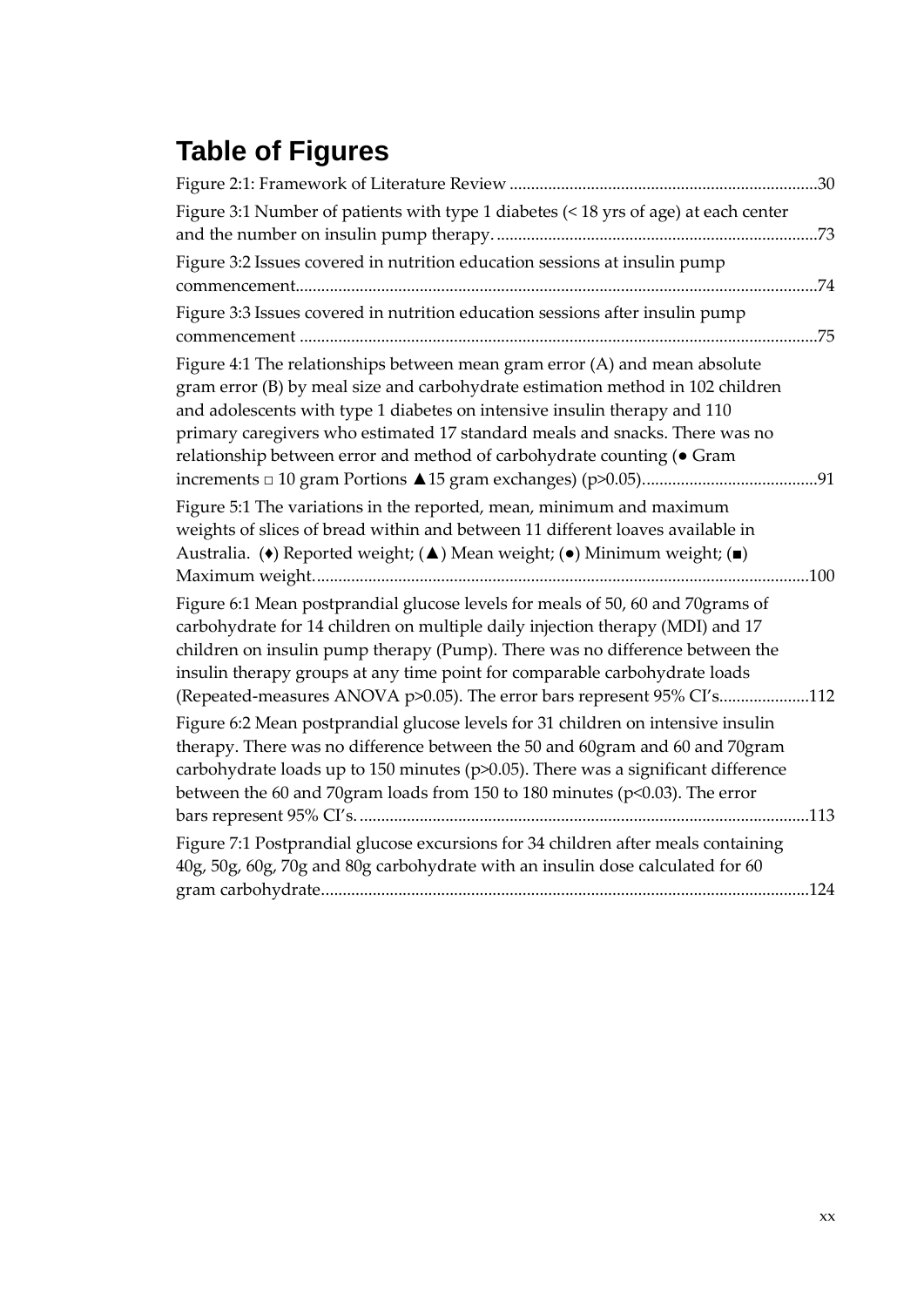## **Table of Tables**

| Table 2:1 Recommendations for carbohydrate intake for different insulin                                                                                       |      |
|---------------------------------------------------------------------------------------------------------------------------------------------------------------|------|
|                                                                                                                                                               | .35  |
| Table 4:1 Demographic characteristics of children and adolescents by                                                                                          |      |
|                                                                                                                                                               | .90  |
| Table 4:2 Mean absolute gram error of children and adolescents with type 1<br>diabetes and caregivers (n=212) by carbohydrate counting method and meal type.  | 92   |
| Table 5:1 The variation in carbohydrate (CHO) contents between the minimum,<br>maximum and the reported (a) slices of bread across 11 loaves (b) 101          |      |
| Table 6:1 Macronutrient composition for 50, 60 and 70 gram Carbohydrate Test                                                                                  | .109 |
| Table 6:2 Clinical characteristics of subjects by Insulin Therapy Group (Insulin                                                                              |      |
| Table 6:3 Mean preprandial BGL, one and two hour postprandial BGLs, peak BG<br>excursion, time to peak BGL and two hour AUC above baseline for each test meal |      |
| Table 7:1 Macronutrient composition for 40, 50, 60, 70 and 80 gram Carbohydrate<br>Test Meals                                                                 | 121  |
|                                                                                                                                                               |      |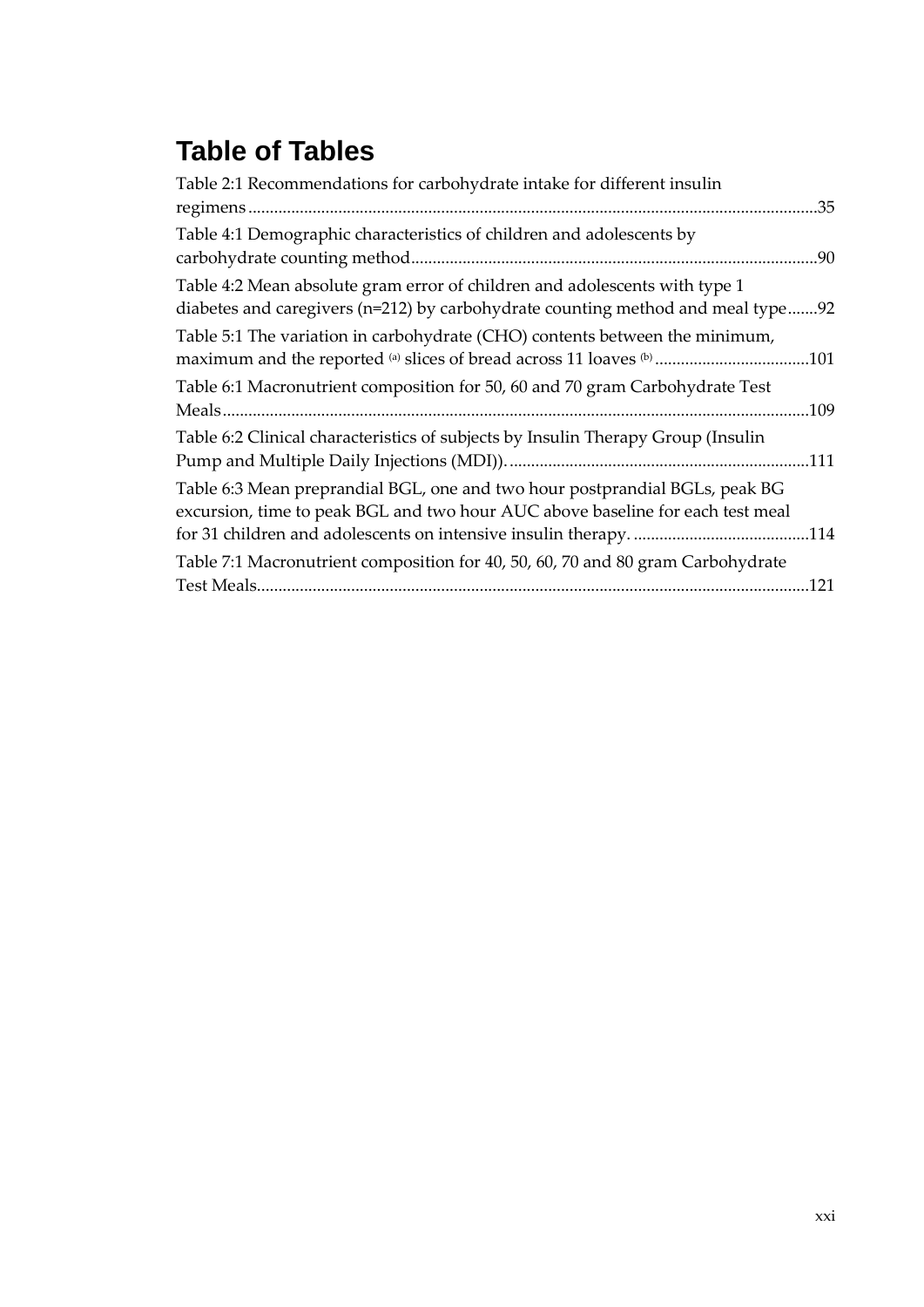# <span id="page-24-0"></span>**List of Abbreviations**

| <b>AUC</b>   | Area under the curve                                       |
|--------------|------------------------------------------------------------|
| BGL          | Blood glucose level                                        |
| BMI          | Body Mass Index                                            |
| <b>CGMS</b>  | Continuous glucose monitoring system                       |
| <b>CHO</b>   | Carbohydrate                                               |
| <b>CSII</b>  | Continuous subcutaneous insulin infusion                   |
| <b>DAFNE</b> | Dose Adjustment for Normal Eating                          |
| <b>DCCT</b>  | Diabetes Control and Complications Trial                   |
| <b>DTTP</b>  | Diabetes Treatment and Teaching Program                    |
| <b>EDIC</b>  | Epidemiology of Diabetes Interventions and Complications   |
| <b>FII</b>   | Food Insulin Index                                         |
| <b>FIIT</b>  | Flexible intensive insulin therapy                         |
| g            | Gram                                                       |
| GI           | Glycemic Index                                             |
| HbA1c        | Glycated haemoglobin                                       |
| IDF          | <b>International Diabetes Federation</b>                   |
| <b>ISPAD</b> | International Society of Pediatric and Adolescent Diabetes |
| I:CHO        | Insulin to carbohydrate ratio                              |
| <b>IPT</b>   | Insulin pump therapy                                       |
| L            | Litre                                                      |
| MDI          | Multiple daily injections                                  |
| PPG          | Postprandial glucose                                       |
| <b>RDI</b>   | Recommended Daily Intake                                   |
| <b>SD</b>    | Standard deviation                                         |
| T1DM         | <b>Type 1 Diabetes Mellitus</b>                            |
| Yrs          | Years                                                      |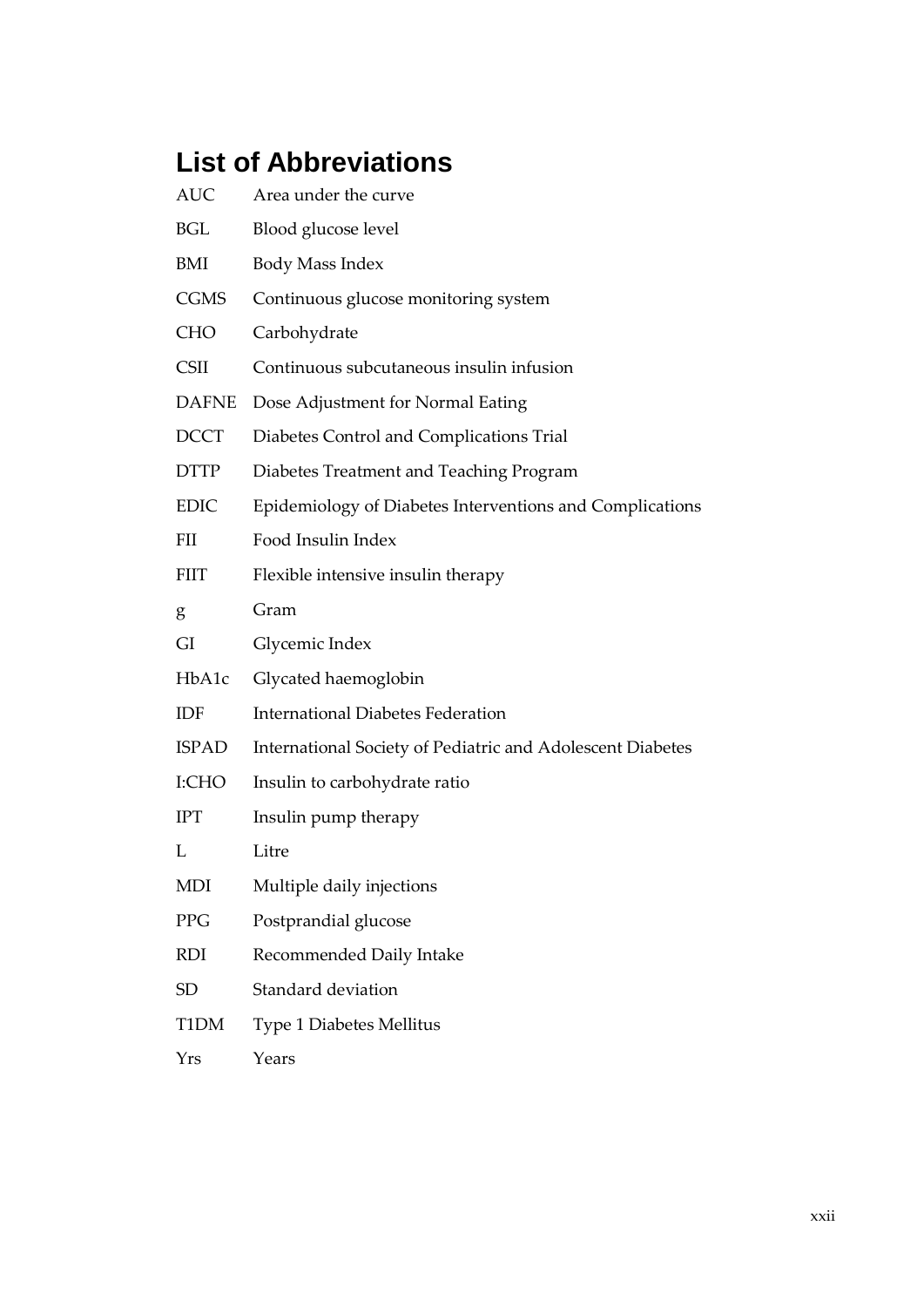#### <span id="page-25-0"></span>**Abstract**

Type 1 diabetes mellitus (T1DM) is a chronic autoimmune disorder that presents a significant set of challenges to the child, their family and the interdisciplinary team of health professionals. Medical nutrition therapy is an essential component of education for children with T1DM. However, there are gaps in the evidence regarding the optimal approach to dietary management of children and adolescents using intensive insulin therapy, including the precision required in carbohydrate counting to maintain glycaemic control; the ability of children and their families to accurately count carbohydrate; and the impact of errors in carbohydrate quantification on postprandial glycaemia. The primary purpose of this thesis is to investigate the effect of variations in carbohydrate quantity on postprandial glycaemia, and the ability of children and their families to estimate carbohydrate using different quantification methods.

The results of the national survey on the dietary management of children and adolescents on insulin pump therapy highlighted diversity in clinical dietetic practice. Overall, a lack of evidence and consensus was identified with regard to the degree of precision required in carbohydrate counting estimations. Furthermore, limitations exist in the accuracy of the nutrition information panel on a food label, which has direct implications for clinical practice.

The optimal method of quantifying carbohydrate (one gram increments, 10 gram portions or 15 gram exchanges) remains a controversial issue. A questionnaire conducted in clinics in Australia and the UK that examined the ability of children and their parents to count carbohydrate, demonstrated that 73 percent of all estimates (n=2530) were within a 10-15gram error margin, no matter which method of estimation was used. This study showed that children and their parents can quantify carbohydrate in meals with reasonable accuracy, provided education is given by experienced health professionals.

The carbohydrate variation studies were undertaken to assess the impact of 10 gram and 20 gram variations in carbohydrate amount of a standardised meal for a set insulin dose. The studies demonstrated that insulin covers a range in carbohydrate amounts,